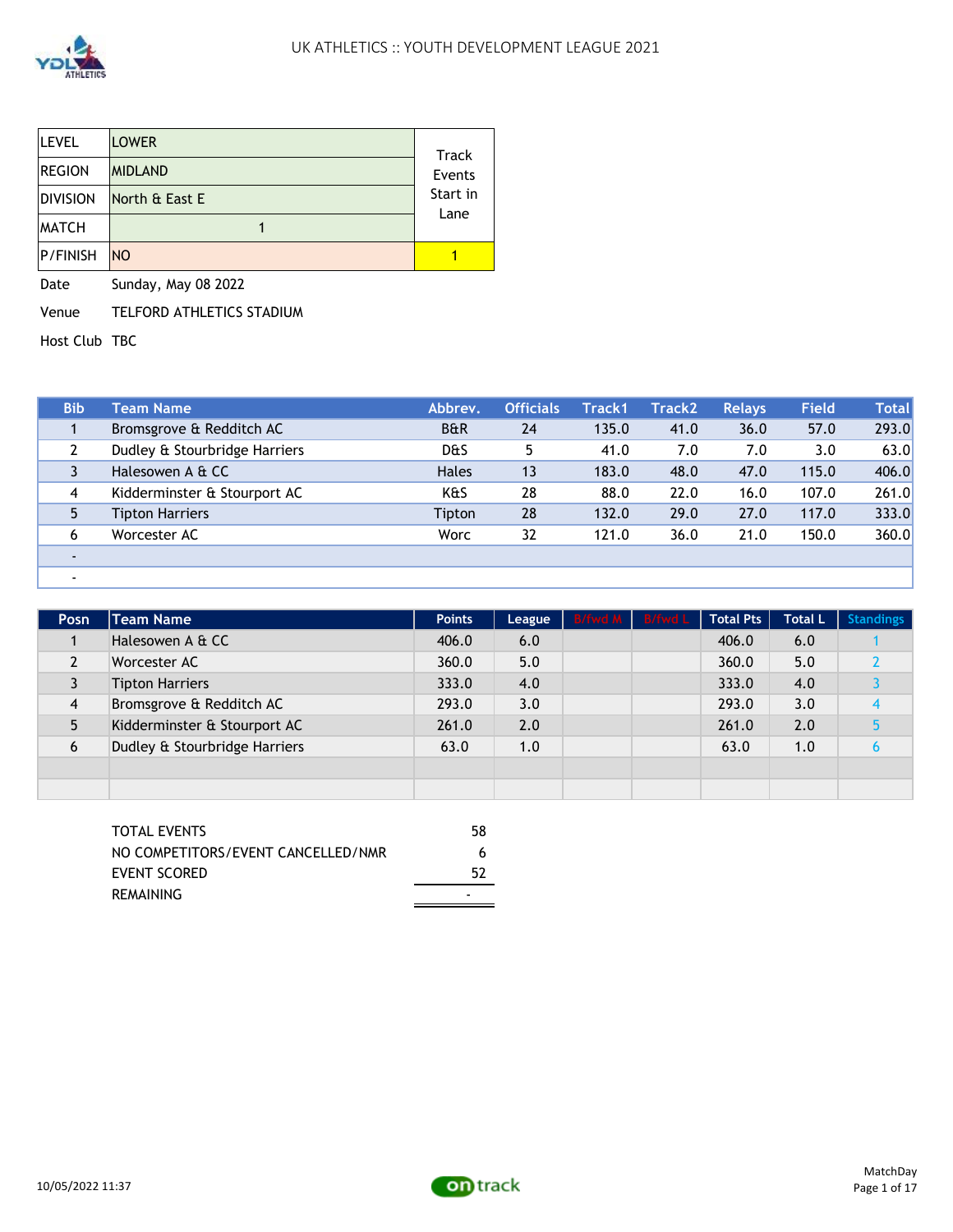

|                          |                | 100m U15 Boys A         | Wind           | 0.0    |                         | 100m U15 Boys B                |               | Wind  | 0.0    |            |
|--------------------------|----------------|-------------------------|----------------|--------|-------------------------|--------------------------------|---------------|-------|--------|------------|
|                          |                | Posn No. Athlete        | Club           | Perf   | <b>AAA</b>              | Posn No. Athlete               |               | Club  | Perf   | <b>AAA</b> |
| 1                        | 3              | James HACKETT           | Hales          | 12.1   | 3                       | 1<br>33 Toby MAGEE             |               | Hales | 12.8   |            |
| 2                        | 1              | Danny BRIDGES           | <b>B&amp;R</b> | 12.7   |                         | 2<br>22 Jonathan HAYES         |               | D&S   | 13.7   |            |
| 3                        | $\overline{a}$ | Theo LEWIS              | K&S            | 13.2   |                         | 3<br>44 Jamie TAYLOE           |               | K&S   | 15.3   |            |
| 4                        | 5              | Joshua NORTON           | Tipton         | 13.6   |                         | 4                              |               |       |        |            |
| 5                        | $\overline{2}$ | <b>Finlay HARRISON</b>  | D&S            | 14.4   |                         | 5                              |               |       |        |            |
| 6                        |                |                         |                |        |                         | 6                              |               |       |        |            |
| $\overline{7}$           |                |                         |                |        |                         | $\overline{7}$                 |               |       |        |            |
| 8                        |                |                         |                |        |                         | 8                              |               |       |        |            |
|                          |                | 100m NS U15 Boys A      | Wind           |        |                         | 100m NS U15 Boys B             |               | Wind  |        |            |
| Posn                     |                | No. Athlete             | Club           | Perf   | <b>AAA</b>              | Posn No. Athlete               |               | Club  | Perf   | <b>AAA</b> |
| 1                        | 98             |                         | No Compet      |        |                         | 1                              |               |       |        |            |
| 2                        |                |                         |                |        |                         | $\overline{2}$                 |               |       |        |            |
| 3                        |                |                         |                |        |                         | 3                              |               |       |        |            |
| 4                        |                |                         |                |        |                         | 4                              |               |       |        |            |
| 5                        |                |                         |                |        |                         | 5                              |               |       |        |            |
| 6                        |                |                         |                |        |                         | 6                              |               |       |        |            |
| $\overline{\mathcal{I}}$ |                |                         |                |        |                         | 7                              |               |       |        |            |
| 8                        |                |                         |                |        |                         | 8                              |               |       |        |            |
|                          |                |                         |                |        |                         |                                |               |       |        |            |
|                          |                | 200m U15 Boys A         | Wind           | $+0.1$ |                         | 200m U15 Boys B                |               | Wind  | $+0.1$ |            |
|                          |                | Posn No. Athlete        | Club           | Perf   | <b>AAA</b>              | Posn No. Athlete               |               | Club  | Perf   | <b>AAA</b> |
| $\mathbf{1}$             | 3              | James HACKETT           | Hales          | 24.7   | 3                       | 11<br>1                        | Danny BRIDGES | B&R   | 25.9   |            |
| 2                        | 1              | Lewis DIXON             | B&R            | 25.2   | $\overline{\mathbf{4}}$ | 2<br>33 Toby MAGEE             |               | Hales | 26.7   |            |
| 3                        | $\overline{4}$ | Theo LEWIS              | K&S            | 27.2   |                         | 3<br>44 Jamie TAYLOE           |               | K&S   | 32.9   |            |
| 4                        | 5              | Joshua NORTON           | Tipton         | 28.2   |                         | 4                              |               |       |        |            |
| 5                        | $\mathbf{2}$   | <b>Finlay HARRISON</b>  | D&S            | 29.9   |                         | 5                              |               |       |        |            |
| 6                        |                |                         |                |        |                         | 6                              |               |       |        |            |
| 7                        |                |                         |                |        |                         | $\overline{7}$                 |               |       |        |            |
| 8                        |                |                         |                |        |                         | 8                              |               |       |        |            |
|                          |                | 300m U15 Boys A         |                |        |                         | 300m U15 Boys B                |               |       |        |            |
|                          |                | Posn No. Athlete        | Club           | Perf   | AAA                     | Posn No. Athlete               |               | Club  | Perf   | <b>AAA</b> |
| 1                        | 6              | <b>Oliver BURTON</b>    | Worc           | 41.1   | $\overline{4}$          | $\mathbf{1}$<br>33 Ethan SMITH |               | Hales | 49.3   |            |
| 2                        | $\mathbf{1}$   | <b>Gabriel WAGSTAFF</b> | B&R            | 43.6   |                         | $\overline{2}$                 |               |       |        |            |
| 3                        | 3              | Joseph TAYLOR           | Hales          | 45.9   |                         | 3                              |               |       |        |            |
| 4                        | 5              | Kane SALMON-HODGES      | Tipton         | 46.3   |                         | 4                              |               |       |        |            |
| 5                        | 4              | Alexander PAYNE         | K&S            | 47.9   |                         | 5                              |               |       |        |            |
| 6                        |                |                         |                |        |                         | 6                              |               |       |        |            |
| 7                        |                |                         |                |        |                         | 7                              |               |       |        |            |

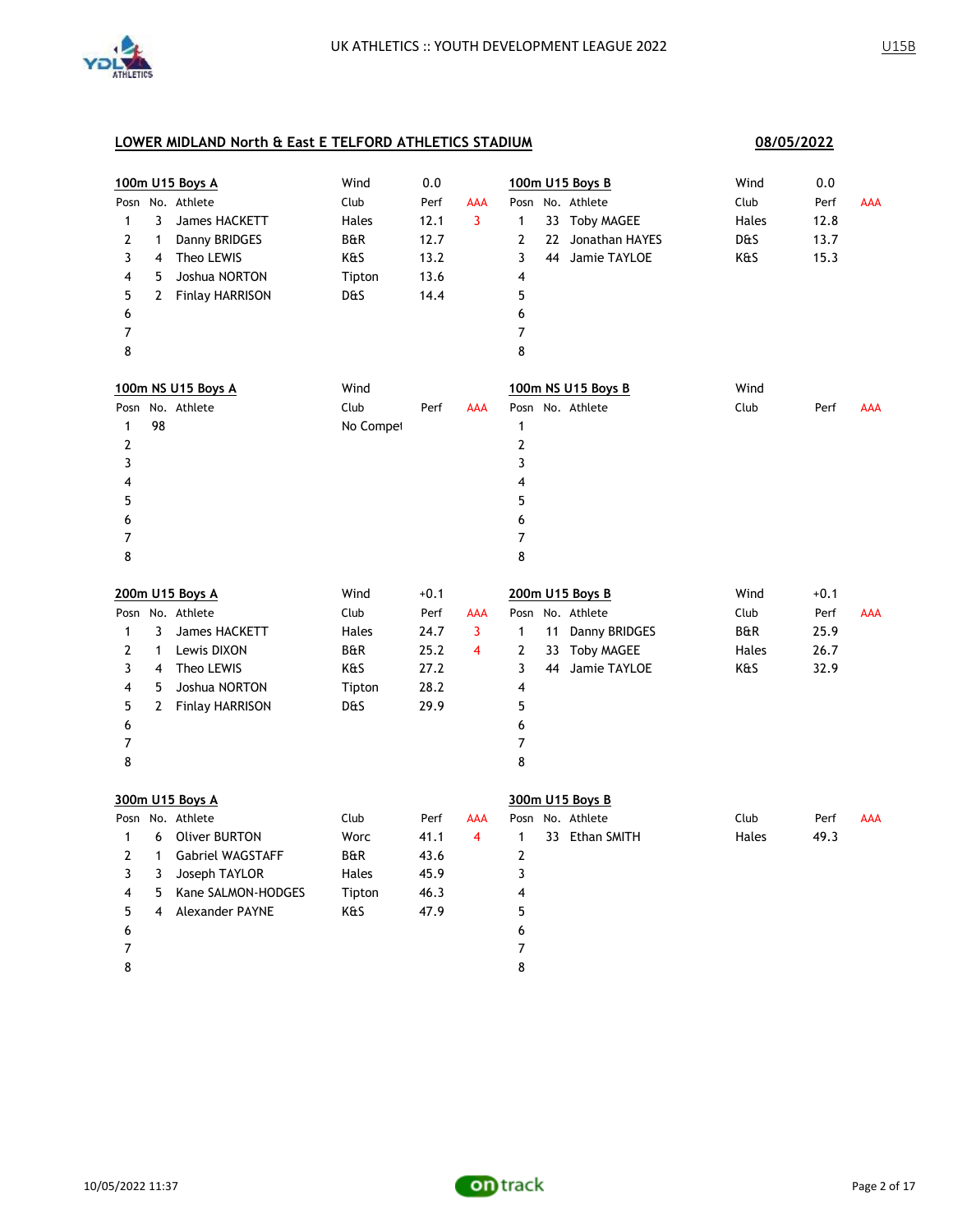

|                |                | 800m U15 Boys A         |                |        |                |                |    | 800m U15 Boys B         |                |            |                |
|----------------|----------------|-------------------------|----------------|--------|----------------|----------------|----|-------------------------|----------------|------------|----------------|
|                |                | Posn No. Athlete        | Club           | Perf   | AAA            |                |    | Posn No. Athlete        | Club           | Perf       | <b>AAA</b>     |
| 1              | $\mathbf{1}$   | <b>Gabriel WAGSTAFF</b> | <b>B&amp;R</b> | 2:13.4 | 3              | $\mathbf{1}$   |    | 22 Jude SMALL           | D&S            | 2:27.9     |                |
| $\overline{2}$ | $\overline{2}$ | Jonathan HAYES          | D&S            | 2:17.0 | 4              | 2              | 33 | Joseph WEBSTER          | Hales          | 2:32.5     |                |
| 3              | 5              | Kane SALMON-HODGES      | Tipton         | 2:20.5 |                | 3              |    | 55 Thomas HYNES-OUGHTON | Tipton         | 2:37.8     |                |
| 4              | 3              | Joseph TAYLOR           | Hales          | 2:29.1 |                | 4              |    |                         |                |            |                |
| 5              | 4              | Alexander PAYNE         | K&S            | 2:39.3 |                | 5              |    |                         |                |            |                |
| 6              |                |                         |                |        |                | 6              |    |                         |                |            |                |
| 7              |                |                         |                |        |                | $\overline{7}$ |    |                         |                |            |                |
| 8              |                |                         |                |        |                | 8              |    |                         |                |            |                |
|                |                | 800m NS U15 Boys A      |                |        |                |                |    | 800m NS U15 Boys B      |                |            |                |
|                |                | Posn No. Athlete        | Club           | Perf   | <b>AAA</b>     | Posn           |    | No. Athlete             | Club           | Perf       | <b>AAA</b>     |
| 1              | 5              | <b>Elliott BODEN</b>    | Tipton         | 2:32.9 |                | $\mathbf{1}$   |    | 55 Zak LINDOP           | Tipton         | 2:35.1     |                |
| $\overline{2}$ |                |                         |                |        |                | $\mathbf{2}$   |    |                         |                |            |                |
| 3              |                |                         |                |        |                | 3              |    |                         |                |            |                |
| 4              |                |                         |                |        |                | 4              |    |                         |                |            |                |
| 5              |                |                         |                |        |                | 5              |    |                         |                |            |                |
| 6              |                |                         |                |        |                | 6              |    |                         |                |            |                |
| 7              |                |                         |                |        |                | 7              |    |                         |                |            |                |
| 8              |                |                         |                |        |                | 8              |    |                         |                |            |                |
|                |                | 1500m U15 Boys A        |                |        |                |                |    | 1500m U15 Boys B        |                |            |                |
|                |                | Posn No. Athlete        | Club           | Perf   | AAA            |                |    | Posn No. Athlete        | Club           | Perf       | AAA            |
| 1              | $\mathbf{1}$   | Samuel HEMBRY           | <b>B&amp;R</b> | 4:23.8 | $\overline{2}$ | $\mathbf{1}$   |    | 11 Willem HEMBRY        | <b>B&amp;R</b> | 4:40.0     | $\overline{4}$ |
| 2              | 3              | <b>Alex TAYLOR</b>      | Hales          | 4:38.2 | 4              | 2              |    | 33 Harry MACDONALD      | Hales          | 5:09.8     |                |
| 3              | 6              | <b>Noah DUNNETT</b>     | Worc           | 4:39.6 | 4              | 3              |    | 66 Arlo WILLIAMS        | Worc           | 5:33.8     |                |
| 4              | 4              | Liam HILL               | K&S            | 4:50.3 |                | 4              |    | 55 Jake HARDING         | Tipton         | <b>DNF</b> |                |
| 5              | 5              | <b>Tyler KENDRICK</b>   | Tipton         | 4:59.7 |                | 5              |    |                         |                |            |                |
| 6              | $\overline{2}$ | Jacob NEALE             | D&S            | 5:17.0 |                | 6              |    |                         |                |            |                |
| 7              |                |                         |                |        |                | 7              |    |                         |                |            |                |
| 8              |                |                         |                |        |                | 8              |    |                         |                |            |                |
|                |                | 80m Hurdles U15 Boys A  | Wind           |        |                |                |    | 80m Hurdles U15 Boys B  | Wind           |            |                |
| Posn           |                | No. Athlete             | Club           | Perf   | AAA            |                |    | Posn No. Athlete        | Club           | Perf       | <b>AAA</b>     |
| 1              | 98             |                         | No Compet      |        |                | $\mathbf{1}$   |    |                         |                |            |                |
| 2              |                |                         |                |        |                | $\mathbf{2}$   |    |                         |                |            |                |
| 3              |                |                         |                |        |                | 3              |    |                         |                |            |                |
| 4              |                |                         |                |        |                | 4              |    |                         |                |            |                |
| 5              |                |                         |                |        |                | 5              |    |                         |                |            |                |
| 6              |                |                         |                |        |                | 6              |    |                         |                |            |                |
| 7              |                |                         |                |        |                | 7              |    |                         |                |            |                |
| 8              |                |                         |                |        |                | 8              |    |                         |                |            |                |

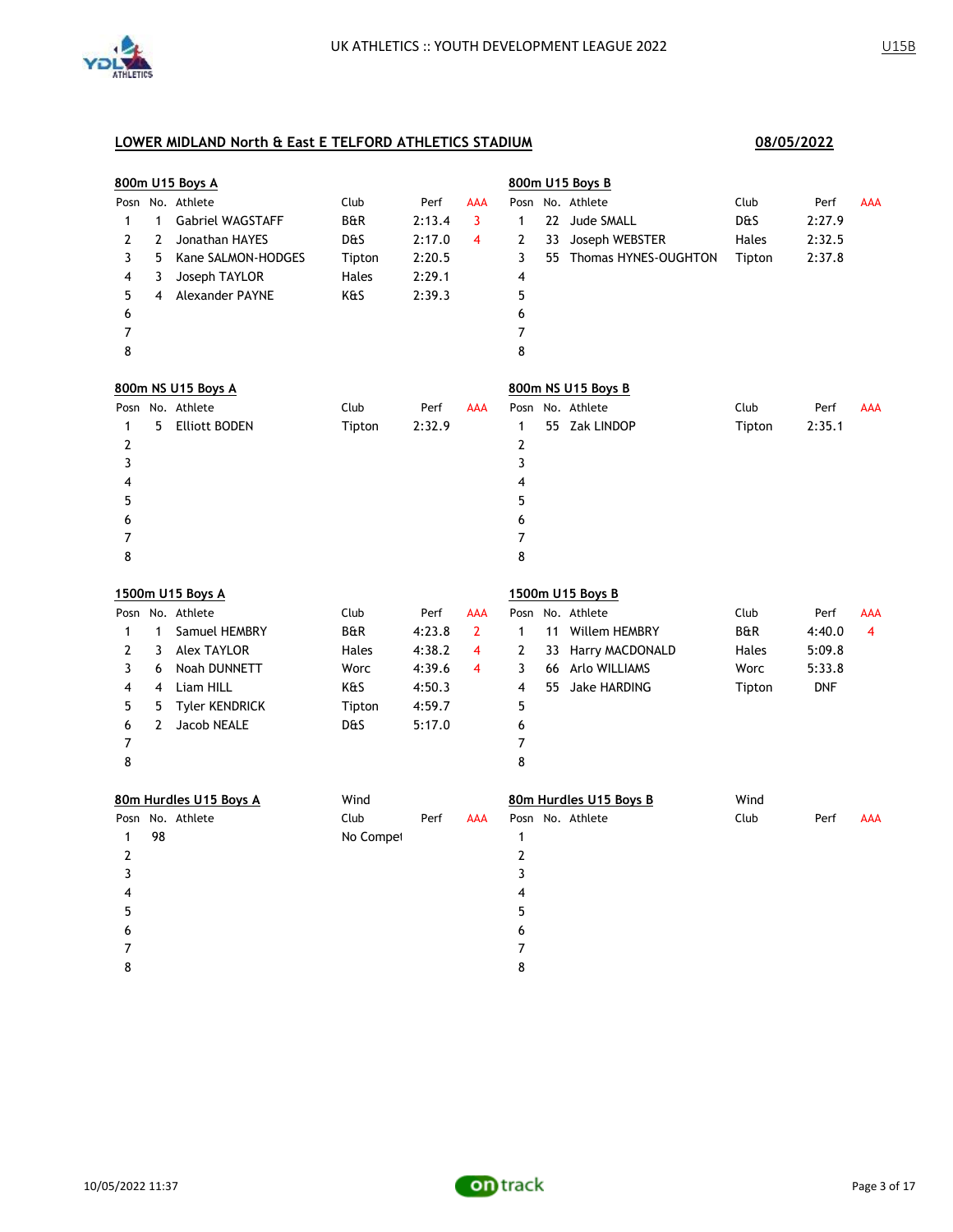

# **Long Jump U15 Boys A Long Jump U15 Boys B** Posn Bib Athlete Club Perf AAA Posn Bib Athlete Club Perf AAA 1 6 Oliver BURTON Worc 4.95 1 33 Ethan SMITH Hales 4.18 2 3 James HACKETT Hales 4.46 2 5 Elliott BODEN Tipton 3.09 3 1 Danny BRIDGES B&R 4.33 3 44 Jamie TAYLOE K&S 2.67 4 55 Joshua NORTON Tipton 4.19 4 5 4 Alexander PAYNE K&S 3.78 5 6 2 Finlay HARRISON D&S 3.50 6 7 7 8 8 **High Jump U15 Boys A High Jump U15 Boys B** Posn Bib Athlete Club Perf AAA Posn Bib Athlete Club Perf AAA 1 3 Joseph TAYLOR Hales 1.35 1 33 Ethan SMITH Hales X 2 5 Kane SALMON-HODGES Tipton 1.25 2 55 Jake HARDING Tipton X

| Pole Vault U15 Boys A |                  |           |      |     | Pole Vault U15 Boys B |  |                  |      |      |     |  |
|-----------------------|------------------|-----------|------|-----|-----------------------|--|------------------|------|------|-----|--|
|                       | Posn Bib Athlete | Club      | Perf | AAA |                       |  | Posn Bib Athlete | Club | Perf | AAA |  |
| 98                    |                  | No Compet |      |     |                       |  |                  |      |      |     |  |

|      | Shot U15 Boys A |                |        |      |            |   |  | Shot U15 Boys B  |        |      |     |  |  |  |
|------|-----------------|----------------|--------|------|------------|---|--|------------------|--------|------|-----|--|--|--|
| Posn |                 | Bib Athlete    | Club   | Perf | <b>AAA</b> |   |  | Posn Bib Athlete | Club   | Perf | AAA |  |  |  |
|      | 6               | Joshua SANDERS | Worc   | 7.54 |            |   |  | 44 Theo LEWIS    | K&S    | 5.27 |     |  |  |  |
| 2    | 4               | Daniel ASKEY   | K&S    | 5.73 |            | 2 |  | 66 Harry BLOSS   | Worc   | 3.62 |     |  |  |  |
| 3    |                 | 55 Zak LINDOP  | Tipton | 3.47 |            | 3 |  | 5 Tyler KENDRICK | Tipton | 2.79 |     |  |  |  |
| 4    |                 |                |        |      |            | 4 |  |                  |        |      |     |  |  |  |
| 5    |                 |                |        |      |            | 5 |  |                  |        |      |     |  |  |  |
| 6    |                 |                |        |      |            | 6 |  |                  |        |      |     |  |  |  |
|      |                 |                |        |      |            |   |  |                  |        |      |     |  |  |  |
| 8    |                 |                |        |      |            | 8 |  |                  |        |      |     |  |  |  |
|      |                 |                |        |      |            |   |  |                  |        |      |     |  |  |  |

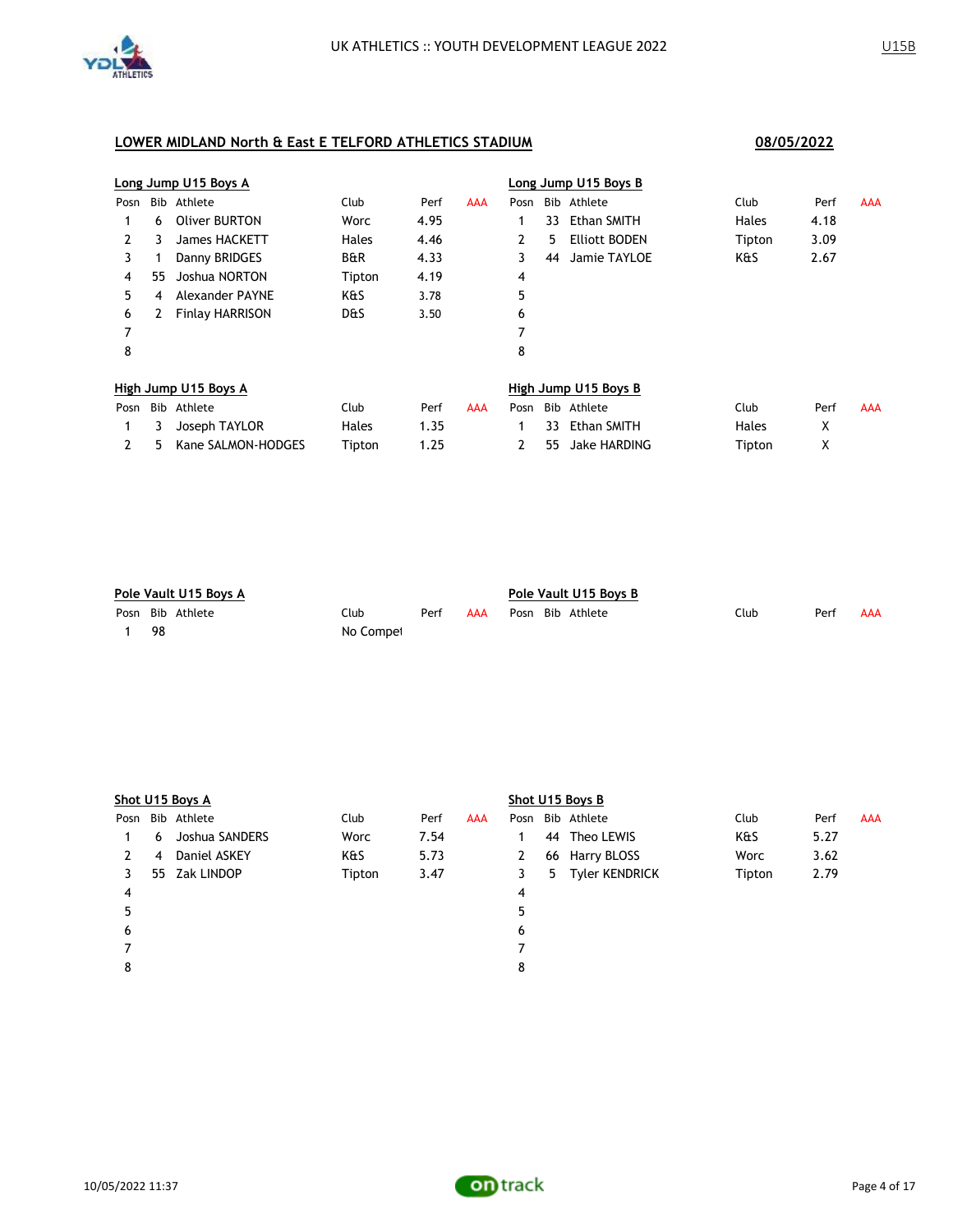

|                |   | Discus U15 Boys A    |        |       |            |      |    | Discus U15 Boys B   |        |       |            |
|----------------|---|----------------------|--------|-------|------------|------|----|---------------------|--------|-------|------------|
| Posn           |   | Bib Athlete          | Club   | Perf  | <b>AAA</b> | Posn |    | Bib Athlete         | Club   | Perf  | <b>AAA</b> |
| 1              |   | 66 Ryan SEYLER       | Worc   | 10.82 |            | 1    | 6  | Harry BLOSS         | Worc   | 9.30  |            |
| $\overline{2}$ |   |                      |        |       |            | 2    |    |                     |        |       |            |
| 3              |   |                      |        |       |            | 3    |    |                     |        |       |            |
| 4              |   |                      |        |       |            | 4    |    |                     |        |       |            |
| 5              |   |                      |        |       |            | 5    |    |                     |        |       |            |
| 6              |   |                      |        |       |            | 6    |    |                     |        |       |            |
| 7              |   |                      |        |       |            | 7    |    |                     |        |       |            |
| 8              |   |                      |        |       |            | 8    |    |                     |        |       |            |
|                |   | Hammer U15 Boys A    |        |       |            |      |    | Hammer U15 Boys B   |        |       |            |
| Posn           |   | Bib Athlete          | Club   | Perf  | <b>AAA</b> | Posn |    | Bib Athlete         | Club   | Perf  | AAA        |
| 1              | 6 | Ryan SEYLER          | Worc   | 8.95  |            | 1    |    |                     |        |       |            |
| 2              |   |                      |        |       |            | 2    |    |                     |        |       |            |
| 3              |   |                      |        |       |            | 3    |    |                     |        |       |            |
| 4              |   |                      |        |       |            | 4    |    |                     |        |       |            |
| 5              |   |                      |        |       |            | 5    |    |                     |        |       |            |
| 6              |   |                      |        |       |            | 6    |    |                     |        |       |            |
| 7              |   |                      |        |       |            | 7    |    |                     |        |       |            |
| 8              |   |                      |        |       |            | 8    |    |                     |        |       |            |
|                |   | Javelin U15 Boys A   |        |       |            |      |    | Javelin U15 Boys B  |        |       |            |
| Posn           |   | Bib Athlete          | Club   | Perf  | <b>AAA</b> |      |    | Posn Bib Athlete    | Club   | Perf  | <b>AAA</b> |
| 1              | 3 | <b>Alex TAYLOR</b>   | Hales  | 21.82 |            | 1    | 33 | Joseph WEBSTER      | Hales  | 16.41 |            |
| 2              | 4 | Daniel ASKEY         | K&S    | 21.54 |            | 2    | 66 | Ryan SEYLER         | Worc   | 8.29  |            |
| 3              | 6 | Harry BLOSS          | Worc   | 12.28 |            | 3    | 55 | <b>Jake HARDING</b> | Tipton | 6.13  |            |
| 4              | 5 | Thomas HYNES-OUGHTON | Tipton | 8.10  |            | 4    |    |                     |        |       |            |
| 5              |   |                      |        |       |            | 5    |    |                     |        |       |            |
| 6              |   |                      |        |       |            | 6    |    |                     |        |       |            |
| 7              |   |                      |        |       |            | 7    |    |                     |        |       |            |
| 8              |   |                      |        |       |            | 8    |    |                     |        |       |            |
|                |   |                      |        |       |            |      |    |                     |        |       |            |

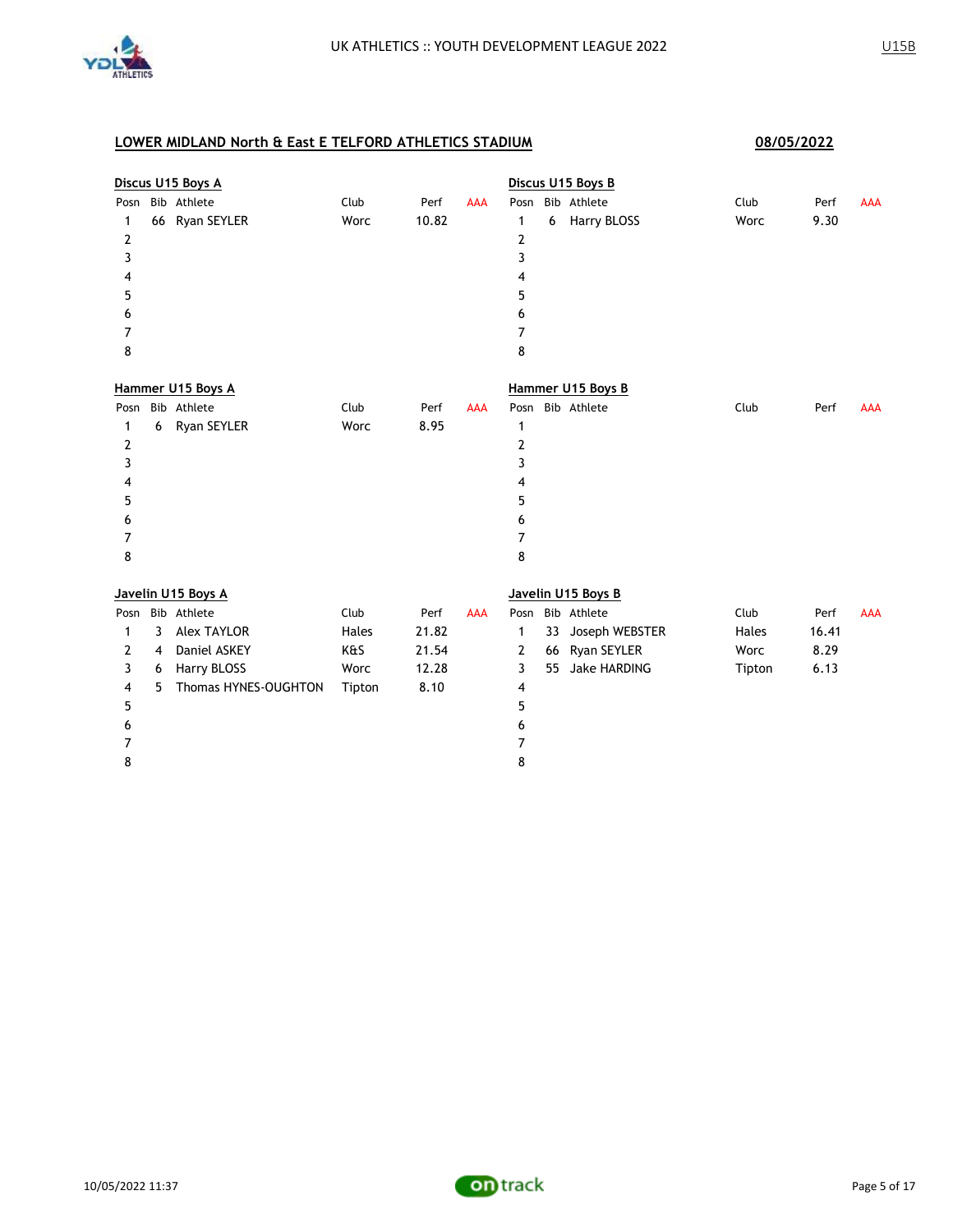

#### **4 x 100m U15 Boys A**

|             |     | Posn No. Runners                                                       | Club           | Perf |
|-------------|-----|------------------------------------------------------------------------|----------------|------|
|             |     | 1 3 Toby MAGEE, James HACKETT, Harry MACDONALD, Joseph WEBSTER         | Hales          | 51.8 |
| 2 2         |     | Jude SMALL, Jonathan HAYES, Jacob NEALE, Finlay HARRISON               | <b>D&amp;S</b> | 55.8 |
| $3 \quad 5$ |     | Joshua NORTON, Elliott BODEN, Kane SALMON-HODGES, Thomas HYNES-OUGHTON | Tipton         | 57.7 |
| 4           | - 4 | Daniel ASKEY, Theo LEWIS, Alexander PAYNE, Jamie TAYLOE                | K&S            | 58.0 |
|             |     |                                                                        |                |      |

- 
- 
- 

### **4 x 300m U15 Boys A**

|                | Posn No. Runners                                                    | Club           | Perf   |
|----------------|---------------------------------------------------------------------|----------------|--------|
| $\overline{1}$ | Samuel HEMBRY, Willem HEMBRY, Gabriel WAGSTAFF, Danny BRIDGES       | <b>B&amp;R</b> | 2:52.1 |
|                | 2 3 Harry MACDONALD, Toby MAGEE, Joseph WEBSTER, Alex TAYLOR        | <b>Hales</b>   | 3:06.0 |
|                | 3 5 Tyler KENDRICK, Thomas HYNES-OUGHTON, Zak LINDOP, Elliott BODEN | Tipton         | 3:28.5 |
|                |                                                                     |                |        |

- 
- 
- 
- 
- 

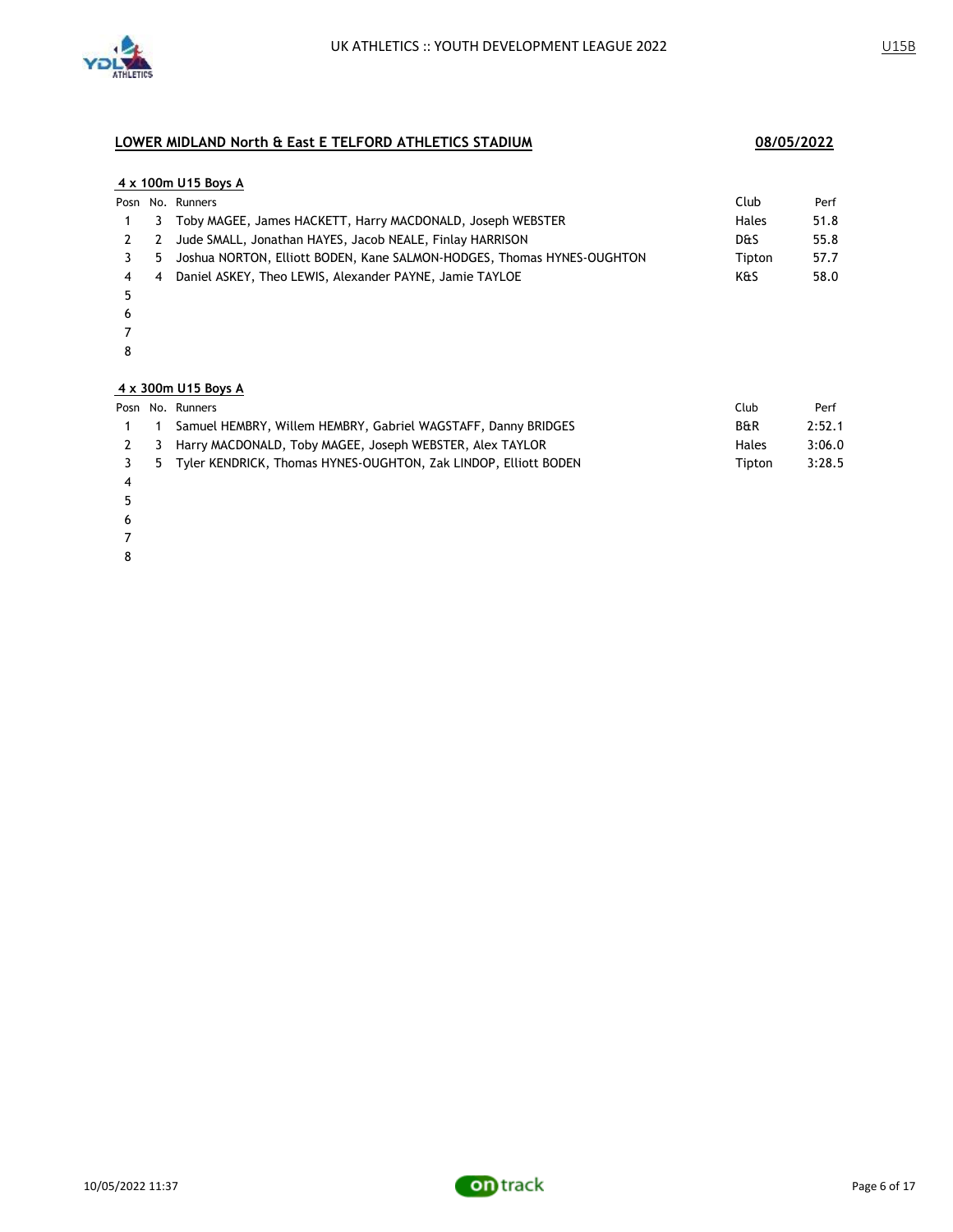

|                |                | 100m U15 Girls A    | Wind   | 0.0    |                |                         |    | 100m U15 Girls B    | Wind           | $+1.5$ |            |
|----------------|----------------|---------------------|--------|--------|----------------|-------------------------|----|---------------------|----------------|--------|------------|
|                |                | Posn No. Athlete    | Club   | Perf   | <b>AAA</b>     |                         |    | Posn No. Athlete    | Club           | Perf   | AAA        |
| $\mathbf{1}$   | 4              | Maisie LAW          | K&S    | 13.4   | $\overline{4}$ | $\mathbf{1}$            |    | 33 Susie DANCE      | Hales          | 13.9   |            |
| 2              | 1              | Jadyn OGUNSOLA      | B&R    | 13.4   | 4              | 2                       | 11 | Jodie MORRELL       | B&R            | 14.0   |            |
| 3              | 3              | <b>Tamsin WHITE</b> | Hales  | 13.5   | 4              | 3                       |    | 44 Abigail TURVEY   | K&S            | 14.3   |            |
| 4              | 5              | Lexi-mae DOMAN      | Tipton | 13.7   |                | $\overline{\mathbf{4}}$ |    | 66 Emma HALL        | Worc           | 14.7   |            |
| 5              | 6              | Zara SMYTHE         | Worc   | 14.5   |                | 5                       |    | 55 Sophie HARRISON  | Tipton         | 16.2   |            |
| 6              |                |                     |        |        |                | 6                       |    |                     |                |        |            |
| 7              |                |                     |        |        |                | 7                       |    |                     |                |        |            |
| 8              |                |                     |        |        |                | 8                       |    |                     |                |        |            |
|                |                | 100m NS U15 Girls A | Wind   | $+1.5$ |                |                         |    | 100m NS U15 Girls B | Wind           |        |            |
|                |                | Posn No. Athlete    | Club   | Perf   | <b>AAA</b>     |                         |    | Posn No. Athlete    | Club           | Perf   | <b>AAA</b> |
| $\mathbf{1}$   | 4              | <b>Brook CLARK</b>  | K&S    | 14.9   |                | $\mathbf{1}$            | 6  | Rosa REGA           | Worc           | 15.4   |            |
| 2              |                | 44 Olivia STEVENSON | K&S    | 16.5   |                | $\mathbf{2}$            |    |                     |                |        |            |
| 3              |                |                     |        |        |                | 3                       |    |                     |                |        |            |
| 4              |                |                     |        |        |                | $\overline{4}$          |    |                     |                |        |            |
| 5              |                |                     |        |        |                | 5                       |    |                     |                |        |            |
| 6              |                |                     |        |        |                | 6                       |    |                     |                |        |            |
| 7              |                |                     |        |        |                | 7                       |    |                     |                |        |            |
| 8              |                |                     |        |        |                | 8                       |    |                     |                |        |            |
|                |                | 200m U15 Girls A    | Wind   | 0.5    |                |                         |    | 200m U15 Girls B    | Wind           | 0.0    |            |
|                |                | Posn No. Athlete    | Club   | Perf   | AAA            | Posn                    |    | No. Athlete         | Club           | Perf   | <b>AAA</b> |
| $\mathbf{1}$   | $\overline{4}$ | Maisie LAW          | K&S    | 28.0   | $\overline{4}$ | $\mathbf{1}$            |    | 11 Lily JENKINS     | <b>B&amp;R</b> | 29.2   |            |
| $\overline{2}$ | 3              | <b>Tamsin WHITE</b> | Hales  | 28.5   |                | $\overline{2}$          |    | 33 Susie DANCE      | Hales          | 29.7   |            |
| 3              | $\mathbf{1}$   | Jadyn OGUNSOLA      | B&R    | 29.1   |                | 3                       |    | 44 Lucy GIBBONS     | K&S            | 30.6   |            |
| 4              | 5              | Lexi-mae DOMAN      | Tipton | 29.4   |                | 4                       |    | 66 Zara SMYTHE      | Worc           | 30.6   |            |
| 5              | 6              | Molly LAZENBURY     | Worc   | 31.0   |                | 5                       |    | 55 Sophie HARRISON  | Tipton         | 38.0   |            |
| 6              |                |                     |        |        |                | 6                       |    |                     |                |        |            |
| 7              |                |                     |        |        |                | 7                       |    |                     |                |        |            |
| 8              |                |                     |        |        |                | 8                       |    |                     |                |        |            |
|                |                | 300m U15 Girls A    |        |        |                |                         |    | 300m U15 Girls B    |                |        |            |
|                |                | Posn No. Athlete    | Club   | Perf   | AAA            |                         |    | Posn No. Athlete    | Club           | Perf   | <b>AAA</b> |
| $\mathbf{1}$   | $\mathbf{1}$   | Kara-rose WELBORN   | B&R    | 47.2   |                | 1                       |    | 33 Ashleigh KENNEDY | Hales          | 47.9   |            |
| 2              | 4              | Poppy MOLE          | K&S    | 48.8   |                | $\overline{2}$          |    | 66 Millie THOMAS    | Worc           | 48.1   |            |
| 3              | $\overline{2}$ | Lily PALMER         | D&S    | 49.5   |                | 3                       |    | 11 Freya CHURCHILL  | B&R            | 48.4   |            |
| 4              | 5              | Lavina EDWARDS      | Tipton | 49.9   |                | 4                       |    |                     |                |        |            |
| 5              | 6              | Lucy TEBBETT        | Worc   | 50.3   |                | 5                       |    |                     |                |        |            |
| 6              | 3              | Phoebe-mai PYE      | Hales  | 50.4   |                | 6                       |    |                     |                |        |            |
| 7              |                |                     |        |        |                | $\overline{7}$          |    |                     |                |        |            |
| 8              |                |                     |        |        |                | 8                       |    |                     |                |        |            |

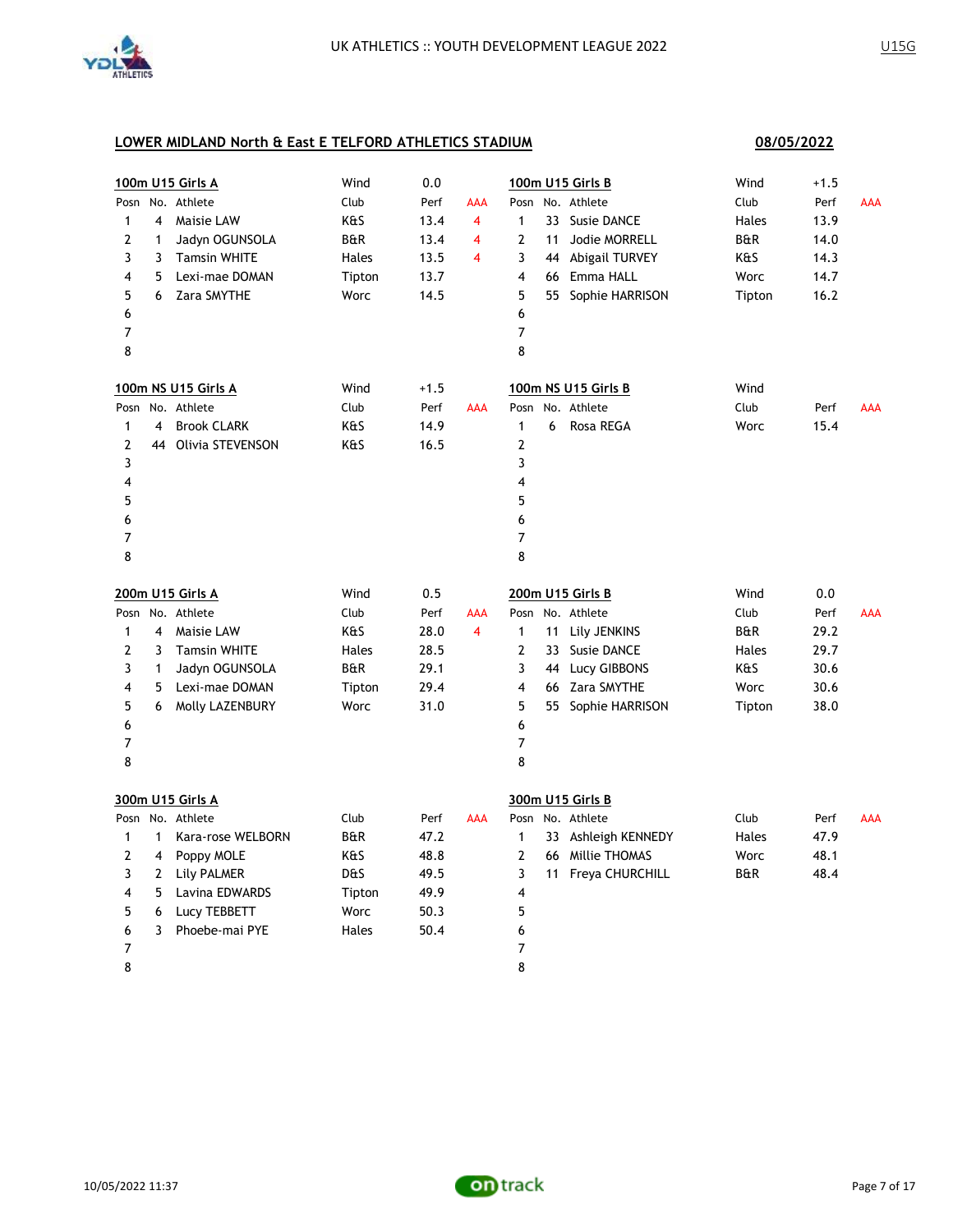

|              |              | 800m U15 Girls A        |                |        |            |                |                | 800m U15 Girls B        |        |        |     |
|--------------|--------------|-------------------------|----------------|--------|------------|----------------|----------------|-------------------------|--------|--------|-----|
|              |              | Posn No. Athlete        | Club           | Perf   | AAA        |                |                | Posn No. Athlete        | Club   | Perf   | AAA |
| $\mathbf{1}$ | 3            | Jessica DALE            | Hales          | 2:26.1 | 3          | $\mathbf{1}$   |                | 33 Isla GOOLD           | Hales  | 2:38.8 |     |
| $\mathbf{2}$ | $\mathbf{1}$ | Kara-rose WELBORN       | B&R            | 2:37.0 |            | $\overline{2}$ |                | 66 Millie THOMAS        | Worc   | 2:41.8 |     |
| 3            | 6            | Lucy TEBBETT            | Worc           | 2:39.4 |            | 3              | $\overline{4}$ | Poppy MOLE              | K&S    | 3:00.7 |     |
| 4            | 2            | Lily PALMER             | D&S            | 2:44.2 |            | 4              |                | 55 Olivia POSTLES       | Tipton | 3:30.2 |     |
| 5            | 44           | Mia WESTWOOD            | K&S            | 2:48.2 |            | 5              |                |                         |        |        |     |
| 6            | 5            | <b>Grace MARSH</b>      | Tipton         | 3:19.6 |            | 6              |                |                         |        |        |     |
| 7            |              |                         |                |        |            | 7              |                |                         |        |        |     |
| 8            |              |                         |                |        |            | 8              |                |                         |        |        |     |
|              |              | 800m NS U15 Girls A     |                |        |            |                |                | 800m NS U15 Girls B     |        |        |     |
| Posn         |              | No. Athlete             | Club           | Perf   | <b>AAA</b> |                |                | Posn No. Athlete        | Club   | Perf   | AAA |
| 1            | 33           | Ashleigh KENNEDY        | Hales          | 2:39.9 |            | $\mathbf{1}$   |                |                         |        |        |     |
| 2            | 6            | Rosa REGA               | Worc           | 2:49.4 |            | 2              |                |                         |        |        |     |
| 3            | 3            | Daisy DELANEY           | Hales          | 2:58.5 |            | 3              |                |                         |        |        |     |
| 4            |              |                         |                |        |            | 4              |                |                         |        |        |     |
| 5            |              |                         |                |        |            | 5              |                |                         |        |        |     |
| 6            |              |                         |                |        |            | 6              |                |                         |        |        |     |
| 7            |              |                         |                |        |            | 7              |                |                         |        |        |     |
| 8            |              |                         |                |        |            | 8              |                |                         |        |        |     |
|              |              | 1500m U15 Girls A       |                |        |            |                |                | 1500m U15 Girls B       |        |        |     |
|              |              | Posn No. Athlete        | Club           | Perf   | AAA        |                |                | Posn No. Athlete        | Club   | Perf   | AAA |
| 1            |              | 33 Ffion COLLINS        | Hales          | 5:08.1 | 4          | $\mathbf{1}$   | 3              | <b>Annabel STARK</b>    | Hales  | 5:13.1 | 4   |
| 2            | 5            | Cerys BROOK             | Tipton         | 5:21.9 |            | $\overline{2}$ |                | 44 Amelia JONES         | K&S    | 5:33.3 |     |
| 3            | 6            | <b>Ella PURVES</b>      | Worc           | 5:23.9 |            | 3              |                |                         |        |        |     |
| 4            | 4            | Amy HAWKES              | K&S            | 5:31.5 |            | 4              |                |                         |        |        |     |
| 5            | $\mathbf{2}$ | Lexi WOOD               | D&S            | 5:56.1 |            | 5              |                |                         |        |        |     |
| 6            |              |                         |                |        |            | 6              |                |                         |        |        |     |
| 7            |              |                         |                |        |            | $\overline{7}$ |                |                         |        |        |     |
| 8            |              |                         |                |        |            | 8              |                |                         |        |        |     |
|              |              | 75m Hurdles U15 Girls A | Wind           | $+0.6$ |            |                |                | 75m Hurdles U15 Girls B | Wind   | $+0.6$ |     |
|              |              | Posn No. Athlete        | Club           | Perf   | AAA        |                |                | Posn No. Athlete        | Club   | Perf   | AAA |
| $\mathbf{1}$ | 6            | Molly LAZENBURY         | Worc           | 13.5   |            | 1              |                | 66 Elodie MCNELIS       | Worc   | 14.1   |     |
| 2            | 5            | Cerys BROOK             | Tipton         | 14.4   |            | 2              |                |                         |        |        |     |
| 3            | $\mathbf{1}$ | <b>Winnie PADMORE</b>   | <b>B&amp;R</b> | 14.6   |            | 3              |                |                         |        |        |     |
| 4            | 3            | Phoebe-mai PYE          | Hales          | 16.9   |            | 4              |                |                         |        |        |     |
| 5            |              |                         |                |        |            | 5              |                |                         |        |        |     |
| 6            |              |                         |                |        |            | 6              |                |                         |        |        |     |
| 7            |              |                         |                |        |            | 7              |                |                         |        |        |     |
| 8            |              |                         |                |        |            | 8              |                |                         |        |        |     |

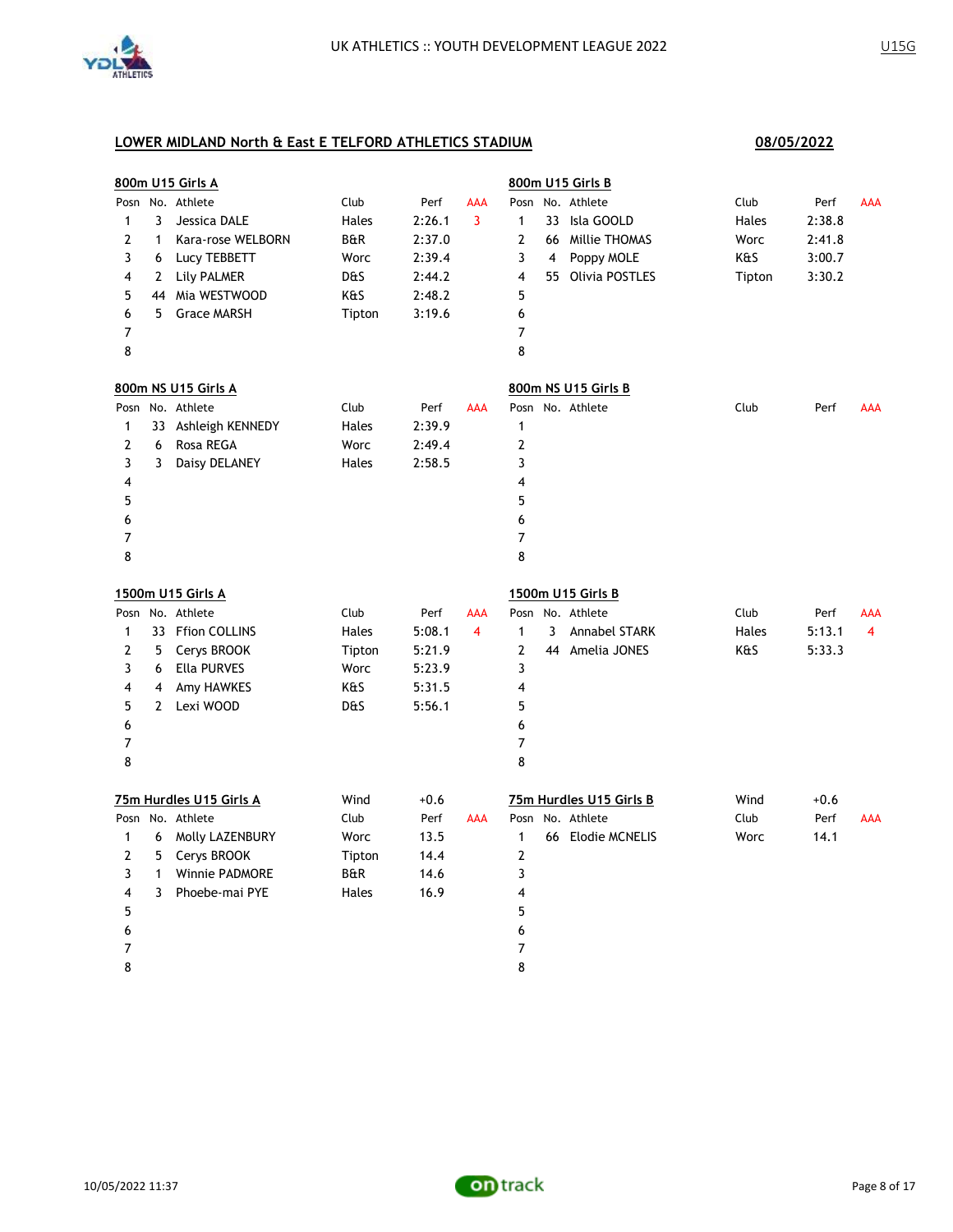

3 1 Winnie PADMORE B&R 1.25

# **Long Jump U15 Girls A Long Jump U15 Girls B** Posn Bib Athlete Club Perf AAA Posn Bib Athlete Club Perf AAA 1 3 Jessica DALE Hales 4.12 1 11 Lily JENKINS B&R 4.02 2 1 Winnie PADMORE B&R 4.09 2 33 Daisy DELANEY Hales 3.48 3 6 Emma HALL Worc 3.49 3 66 Lucy TEBBETT Worc 3.34 4 4 Evie HAYES K&S 3.46 4 44 Poppy MOLE K&S 3.32 5 5 Grace MARSH Tipton 2.13 5  $6$ 7 7 8 8 **High Jump U15 Girls A High Jump U15 Girls B** Posn Bib Athlete Club Perf AAA Posn Bib Athlete Club Perf AAA 1 6 Natalie SEYLER Worc 1.61 1 1 66 Elodie MCNELIS Worc 1.35 2 3 Jessica DALE Hales 1.40 2 33 Harriet HARTSHORN Hales 1.25

| Pole Vault U15 Girls A |  |           |      |     |  | Pole Vault U15 Girls B |                  |      |      |     |  |  |
|------------------------|--|-----------|------|-----|--|------------------------|------------------|------|------|-----|--|--|
| Posn Bib Athlete       |  | Club      | Perf | AAA |  |                        | Posn Bib Athlete | Club | Perf | AAA |  |  |
| -98                    |  | No Compet |      |     |  |                        |                  |      |      |     |  |  |

|      | Shot U15 Girls A |                |        |      |            |      |  | Shot U15 Girls B |      |      |            |  |  |  |
|------|------------------|----------------|--------|------|------------|------|--|------------------|------|------|------------|--|--|--|
| Posn |                  | Bib Athlete    | Club   | Perf | <b>AAA</b> | Posn |  | Bib Athlete      | Club | Perf | <b>AAA</b> |  |  |  |
|      | 4                | Maisie LAW     | K&S    | 6.60 |            |      |  | 44 Evie HAYES    | K&S  | 4.34 |            |  |  |  |
| 2    | 6                | Ava GORDON     | Worc   | 5.01 |            | 2    |  |                  |      |      |            |  |  |  |
|      | 5.               | Olivia POSTLES | Tipton | 4.93 |            | 3    |  |                  |      |      |            |  |  |  |
| 4    |                  |                |        |      |            | 4    |  |                  |      |      |            |  |  |  |
|      |                  |                |        |      |            | 5    |  |                  |      |      |            |  |  |  |
| 6    |                  |                |        |      |            | 6    |  |                  |      |      |            |  |  |  |
|      |                  |                |        |      |            |      |  |                  |      |      |            |  |  |  |
| 8    |                  |                |        |      |            | 8    |  |                  |      |      |            |  |  |  |
|      |                  |                |        |      |            |      |  |                  |      |      |            |  |  |  |

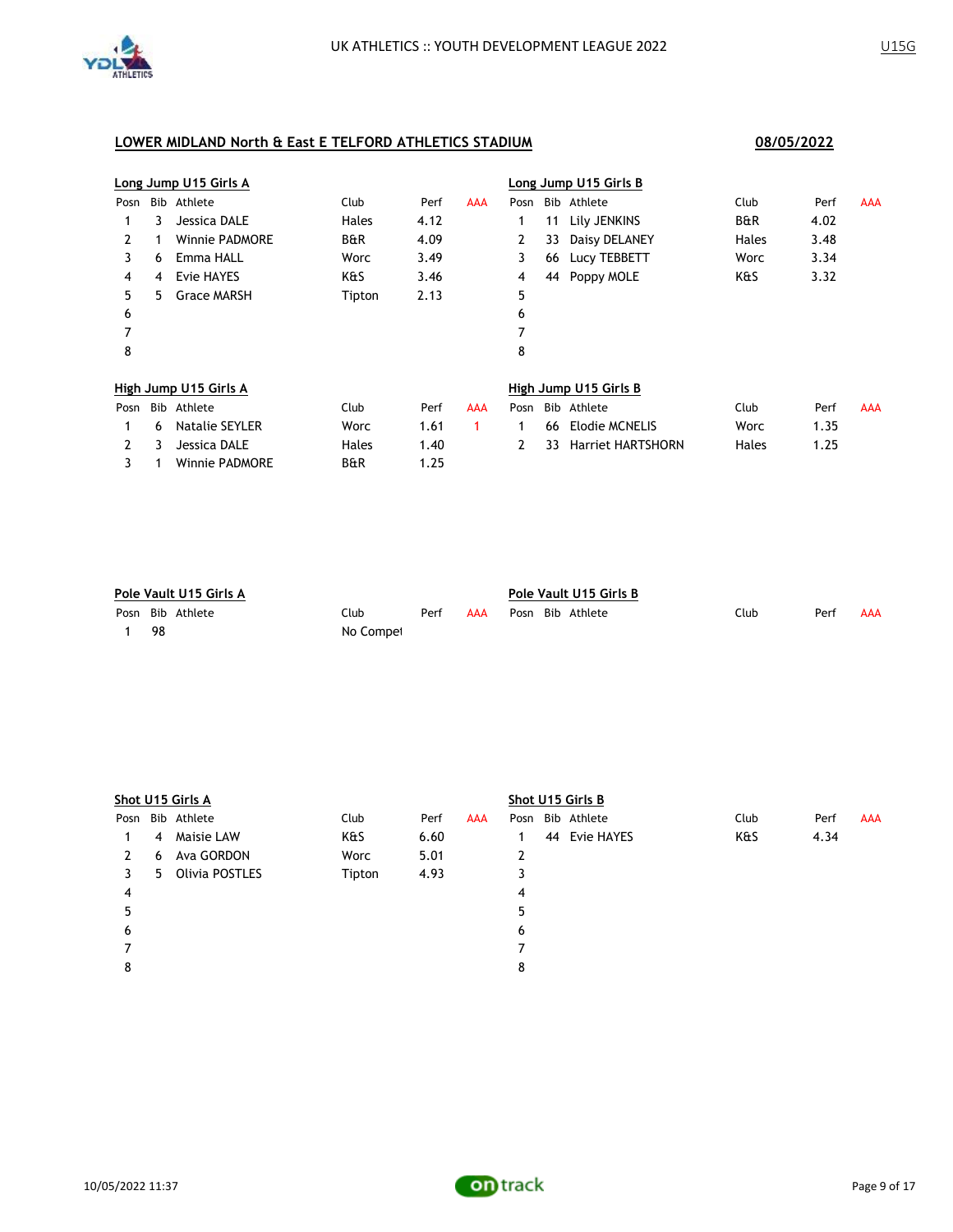

|      |    | Discus U15 Girls A    |           |       |            |              | Discus U15 Girls B  |      |      |            |
|------|----|-----------------------|-----------|-------|------------|--------------|---------------------|------|------|------------|
| Posn |    | Bib Athlete           | Club      | Perf  | <b>AAA</b> |              | Posn Bib Athlete    | Club | Perf | <b>AAA</b> |
| 1    | 4  | Evie HAYES            | K&S       | 14.53 |            | 1            | 44 Lucy GIBBONS     | K&S  | 8.60 |            |
| 2    | 6  | <b>Natalie SEYLER</b> | Worc      | 13.46 |            | 2            |                     |      |      |            |
| 3    |    |                       |           |       |            | 3            |                     |      |      |            |
| 4    |    |                       |           |       |            | 4            |                     |      |      |            |
| 5    |    |                       |           |       |            | 5            |                     |      |      |            |
| 6    |    |                       |           |       |            | 6            |                     |      |      |            |
| 7    |    |                       |           |       |            | 7            |                     |      |      |            |
| 8    |    |                       |           |       |            | 8            |                     |      |      |            |
|      |    | Hammer U15 Girls A    |           |       |            |              | Hammer U15 Girls B  |      |      |            |
| Posn |    | Bib Athlete           | Club      | Perf  | AAA        |              | Posn Bib Athlete    | Club | Perf | <b>AAA</b> |
| 1    | 98 |                       | No Compet |       |            | $\mathbf{1}$ |                     |      |      |            |
| 2    |    |                       |           |       |            | 2            |                     |      |      |            |
| 3    |    |                       |           |       |            | 3            |                     |      |      |            |
| 4    |    |                       |           |       |            | 4            |                     |      |      |            |
| 5    |    |                       |           |       |            | 5            |                     |      |      |            |
| 6    |    |                       |           |       |            | 6            |                     |      |      |            |
| 7    |    |                       |           |       |            | 7            |                     |      |      |            |
| 8    |    |                       |           |       |            | 8            |                     |      |      |            |
|      |    | Javelin U15 Girls A   |           |       |            |              | Javelin U15 Girls B |      |      |            |
| Posn |    | Bib Athlete           | Club      | Perf  | <b>AAA</b> |              | Posn Bib Athlete    | Club | Perf | <b>AAA</b> |
| 1    | 6  | Molly LAZENBURY       | Worc      | 10.26 |            | $\mathbf{1}$ |                     |      |      |            |
| 2    | 5  | Olivia POSTLES        | Tipton    | 10.00 |            | 2            |                     |      |      |            |
| 3    | 3  | Phoebe-mai PYE        | Hales     | 8.33  |            | 3            |                     |      |      |            |
| 4    |    |                       |           |       |            | 4            |                     |      |      |            |
| 5    |    |                       |           |       |            | 5            |                     |      |      |            |
| 6    |    |                       |           |       |            | 6            |                     |      |      |            |
| 7    |    |                       |           |       |            | 7            |                     |      |      |            |
| 8    |    |                       |           |       |            | 8            |                     |      |      |            |

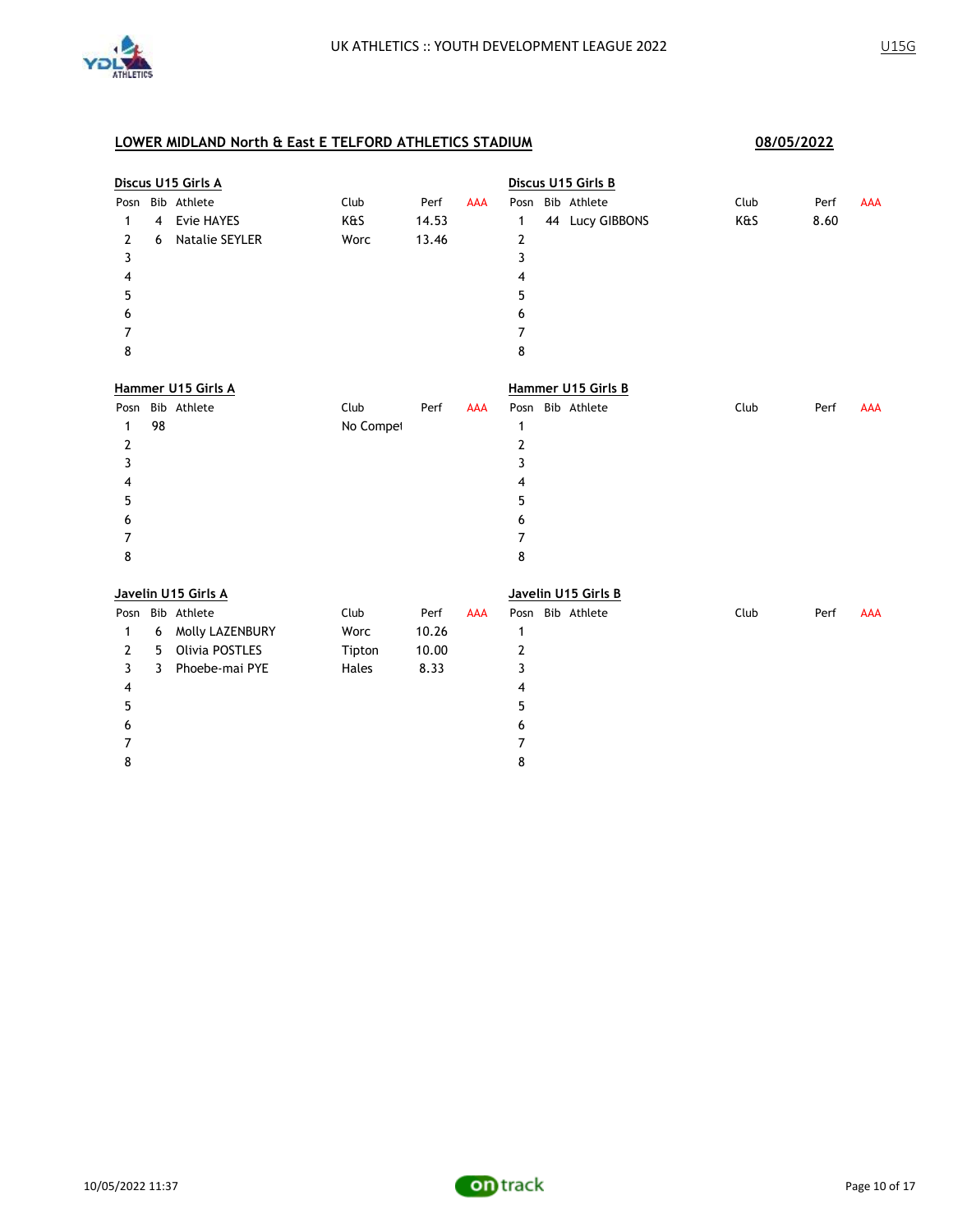

#### **4 x 100m U15 Girls A**

|     |    | Posn No. Runners                                               | Club           | Perf |
|-----|----|----------------------------------------------------------------|----------------|------|
|     |    | Lily JENKINS, Jodie MORRELL, Winnie PADMORE, Jadyn OGUNSOLA    | <b>B&amp;R</b> | 55.0 |
| 2 3 |    | Ashleigh KENNEDY, Tamsin WHITE, Harriet HARTSHORN, Susie DANCE | Hales          | 56.2 |
|     | -4 | Olivia STEVENSON, Lucy GIBBONS, Brook CLARK, Maisie LAW        | K&S            | 58.0 |
| 4   | 6  | Zara SMYTHE, Millie THOMAS, Molly LAZENBURY, Emma HALL         | Worc           | 58.2 |
|     | -5 | Lexi-mae DOMAN, Sophie HARRISON, Cerys BROOK, Grace MARSH      | Tipton         | 62.1 |
|     |    |                                                                |                |      |

- 6 7
- 8

# **4 x 300m U15 Girls A**

|                | Club                                                                                                                                                                                                                                                                                                                                      | Perf   |
|----------------|-------------------------------------------------------------------------------------------------------------------------------------------------------------------------------------------------------------------------------------------------------------------------------------------------------------------------------------------|--------|
| 3              | Hales                                                                                                                                                                                                                                                                                                                                     | 3:13.9 |
| 6              | <b>Worc</b>                                                                                                                                                                                                                                                                                                                               | 3:17.1 |
|                | <b>B&amp;R</b>                                                                                                                                                                                                                                                                                                                            | 3:21.1 |
| $\overline{4}$ | K&S                                                                                                                                                                                                                                                                                                                                       | 3:31.2 |
|                | Tipton                                                                                                                                                                                                                                                                                                                                    | 3:53.1 |
|                | Posn No. Runners<br>Harriet HARTSHORN, Jessica DALE, Annabel STARK, Ffion COLLINS<br>Natalie SEYLER, Elodie MCNELIS, Ella PURVES, Rosa REGA<br>Freya CHURCHILL, Lily JENKINS, Jadyn OGUNSOLA, Kara-rose WELBORN<br>Evie HAYES, Amelia JONES, Poppy MOLE, Mia WESTWOOD<br>5 Cerys BROOK, Sophie HARRISON, Grace MARSH, Olivia POSTLES, , , |        |

- 6
- 7
- 8

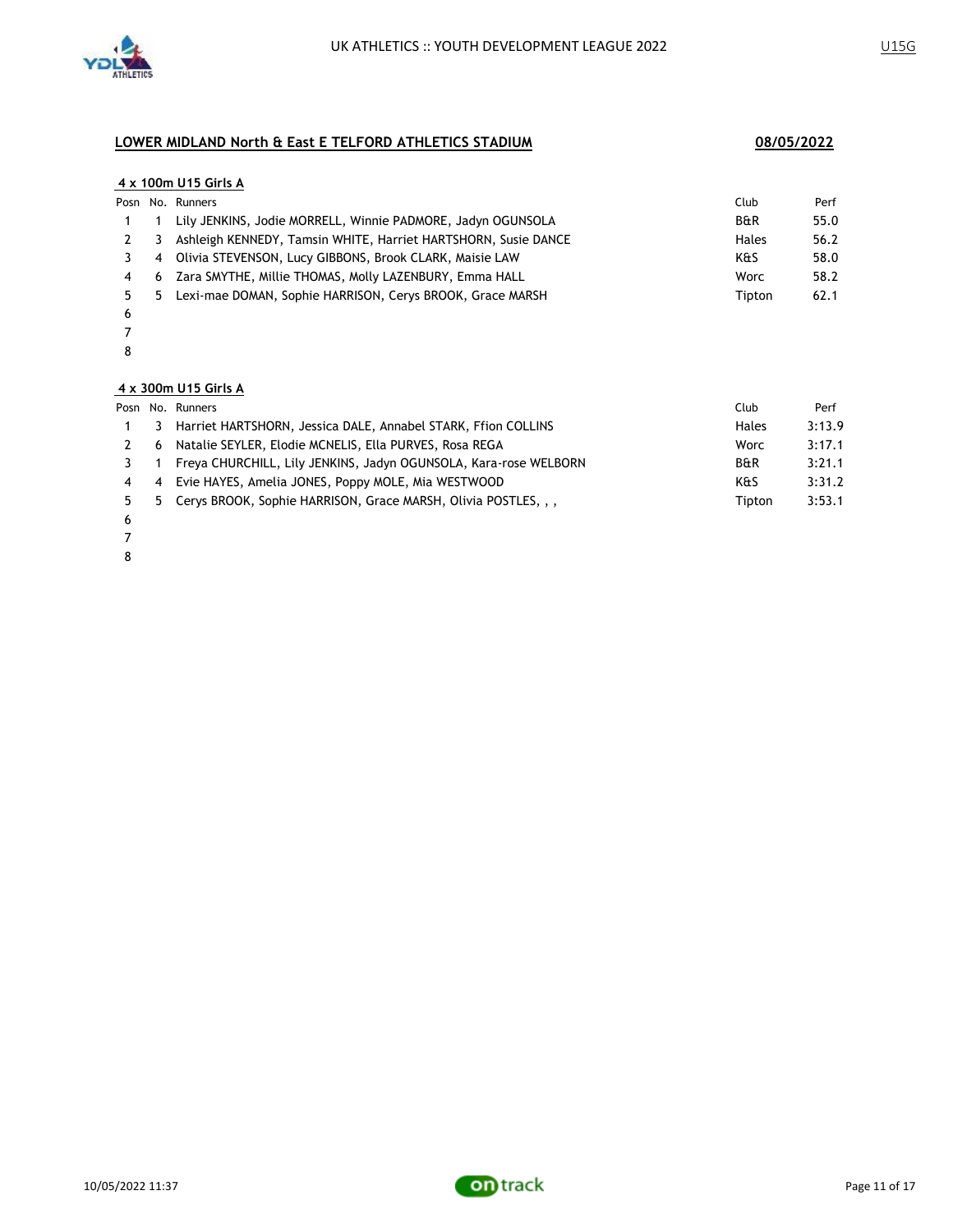

|                |                | 75m U13 Boys A         | Wind   | $+0.9$ |                         | 75m U13 Boys B                   | Wind        | $+0.9$ |            |
|----------------|----------------|------------------------|--------|--------|-------------------------|----------------------------------|-------------|--------|------------|
| Posn           |                | No. Athlete            | Club   | Perf   | AAA                     | No. Athlete<br>Posn              | Club        | Perf   | AAA        |
| 1              | 3              | Alfie BAGGLEY          | Hales  | 10.2   | $\overline{2}$          | 66 Theo DRUMMOND<br>$\mathbf{1}$ | <b>Worc</b> | 12.3   |            |
| 2              | 5              | Dajon HIGGINS          | Tipton | 10.5   | 3                       | 55 Kiran OWEN<br>2               | Tipton      | 12.7   |            |
| 3              | $\overline{4}$ | <b>Ted FREEMAN</b>     | K&S    | 10.7   | $\overline{\mathbf{4}}$ | 3                                |             |        |            |
| 4              | 1              | Sam MYERS              | B&R    | 11.2   |                         | 4                                |             |        |            |
| 5              | 6              | Lucas SEYLER           | Worc   | 11.2   |                         | 5                                |             |        |            |
| 6              | $\overline{2}$ | <b>Oscar CARPENTER</b> | D&S    | 11.6   |                         | 6                                |             |        |            |
| 7              |                |                        |        |        |                         | 7                                |             |        |            |
| 8              |                |                        |        |        |                         | 8                                |             |        |            |
|                |                | 75m NS U13 Boys A      | Wind   | $+1.3$ |                         | 75m NS U13 Boys B                | Wind        |        |            |
|                |                | Posn No. Athlete       | Club   | Perf   |                         | Posn No. Athlete                 | Club        | Perf   | <b>AAA</b> |
| $\mathbf{1}$   | 5              | Jay LINDOP             | Tipton | 13.4   |                         | $\mathbf{1}$                     |             |        |            |
| $\overline{2}$ |                |                        |        |        |                         | $\boldsymbol{2}$                 |             |        |            |
| 3              |                |                        |        |        |                         | 3                                |             |        |            |
| 4              |                |                        |        |        |                         | 4                                |             |        |            |
| 5              |                |                        |        |        |                         | 5                                |             |        |            |
| 6              |                |                        |        |        |                         | 6                                |             |        |            |
| 7              |                |                        |        |        |                         | $\overline{7}$                   |             |        |            |
| 8              |                |                        |        |        |                         | 8                                |             |        |            |
|                |                | 150m U13 Boys A        | Wind   | $-0.1$ |                         | 150m U13 Boys B                  | Wind        | $-0.1$ |            |
|                |                |                        |        |        |                         |                                  |             |        |            |
|                |                | Posn No. Athlete       | Club   | Perf   | AAA                     | Posn No. Athlete                 | Club        | Perf   | <b>AAA</b> |
| $\mathbf{1}$   | 5              | Dajon HIGGINS          | Tipton | 21.5   | $\overline{4}$          | $\mathbf{1}$<br>33 Louie KENNEDY | Hales       | 23.4   |            |
| 2              | $\mathbf{1}$   | Sam MYERS              | B&R    | 22.1   |                         | $\overline{2}$<br>55 Evan CAVILL | Tipton      | 24.1   |            |
| 3              | 3              | Faegan WILLIAMS        | Hales  | 23.1   |                         | 3                                |             |        |            |
| 4              |                |                        |        |        |                         | 4                                |             |        |            |
| 5              |                |                        |        |        |                         | 5                                |             |        |            |
| 6              |                |                        |        |        |                         | 6                                |             |        |            |
| 7              |                |                        |        |        |                         | $\overline{7}$                   |             |        |            |
| 8              |                |                        |        |        |                         | 8                                |             |        |            |
|                |                | 800m U13 Boys A        |        |        |                         | 800m U13 Boys B                  |             |        |            |
|                |                | Posn No. Athlete       | Club   | Perf   | <b>AAA</b>              | Posn No. Athlete                 | Club        | Perf   | <b>AAA</b> |
| $\mathbf{1}$   | 3              | Louie KENNEDY          | Hales  | 2:51.2 |                         | 5<br>1<br>Kiran OWEN             | Tipton      | 2:58.2 |            |
| 2              |                | 55 Jack BEARDSWORTH    | Tipton | 2:54.8 |                         | 2                                |             |        |            |
| 3              | 6              | Theo DRUMMOND          | Worc   | 2:57.4 |                         | 3                                |             |        |            |
| 4              | $\overline{4}$ | Daniel BENDLE          | K&S    | 2:57.9 |                         | 4                                |             |        |            |
| 5              |                |                        |        |        |                         | 5                                |             |        |            |
| 6              |                |                        |        |        |                         | 6                                |             |        |            |
| 7<br>8         |                |                        |        |        |                         | 7<br>8                           |             |        |            |

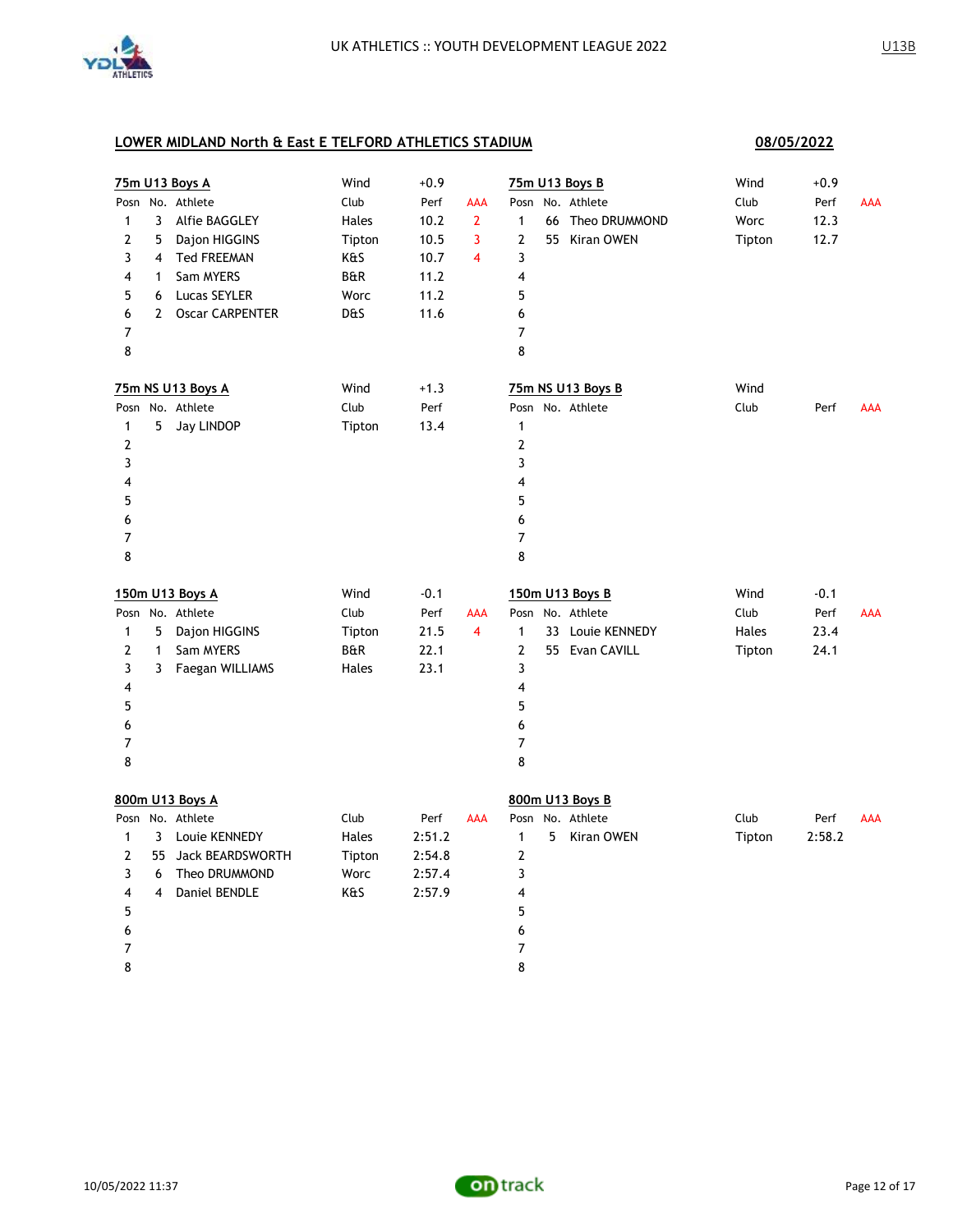

|                                                                      |                  | 800m NS U13 Boys A                                                                                     |                                                   |                                              |            | 800m NS U13 Boys B                                                                                                                                                                                                                                           |
|----------------------------------------------------------------------|------------------|--------------------------------------------------------------------------------------------------------|---------------------------------------------------|----------------------------------------------|------------|--------------------------------------------------------------------------------------------------------------------------------------------------------------------------------------------------------------------------------------------------------------|
| $\mathbf{1}$<br>$\mathbf{Z}$<br>3<br>4<br>5<br>6<br>7<br>8           | 98               | Posn No. Athlete                                                                                       | Club<br>No Compet                                 | Perf                                         | <b>AAA</b> | Posn No. Athlete<br>Club<br>Perf<br><b>AAA</b><br>1<br>$\overline{\mathbf{c}}$<br>3<br>4<br>5<br>6<br>$\overline{7}$<br>8                                                                                                                                    |
| $\mathbf{1}$<br>$\overline{2}$<br>3<br>4<br>5<br>6<br>7<br>8         | 3<br>1<br>6<br>5 | 1200m U13 Boys A<br>Posn No. Athlete<br>Alfie BAGGLEY<br>Jacob WAGSTAFF<br>Lucas SEYLER<br>Evan CAVILL | Club<br>Hales<br><b>B&amp;R</b><br>Worc<br>Tipton | Perf<br>3:49.8<br>4:05.2<br>4:17.0<br>4:45.2 |            | 1200m U13 Boys B<br>Posn No. Athlete<br>Club<br>Perf<br>$\mathbf{1}$<br>33 Harry DANIELS<br>4:02.1<br>Hales<br>$\mathbf{2}$<br>11 Nathan WATKINS<br><b>B&amp;R</b><br>4:33.4<br>3<br>55 Jay LINDOP<br>Tipton<br>4:54.0<br>4<br>5<br>6<br>$\overline{7}$<br>8 |
| $\mathbf{1}$<br>$\overline{2}$<br>3<br>4<br>5<br>6<br>7<br>8         | 6                | 75m Hurdles U13 Boys A<br>Posn No. Athlete<br><b>Harrison MARCHANT</b>                                 | Wind<br>Club<br>Worc                              | $+1.6$<br>Perf<br>24.3                       | AAA        | Wind<br>75m Hurdles U13 Boys B<br>Posn No. Athlete<br>Club<br>Perf<br><b>AAA</b><br>$\mathbf{1}$<br>$\overline{2}$<br>3<br>$\overline{4}$<br>5<br>6<br>$\overline{7}$<br>8                                                                                   |
| Posn<br>$\mathbf{1}$<br>$\overline{2}$<br>3<br>4<br>5<br>6<br>7<br>8 | 3<br>5<br>4      | Long Jump U13 Boys A<br>Bib Athlete<br>Alfie BAGGLEY<br>Dajon HIGGINS<br>Nathan SHUKLA                 | Club<br>Hales<br>Tipton<br>K&S                    | Perf<br>4.09<br>3.73<br>3.69                 | <b>AAA</b> | Long Jump U13 Boys B<br>Bib Athlete<br>Club<br>Posn<br>Perf<br><b>AAA</b><br>$\mathbf{1}$<br>33 Faegan WILLIAMS<br>Hales<br>3.89<br>$\overline{2}$<br>55 Evan CAVILL<br>Tipton<br>2.71<br>3<br>$\overline{4}$<br>5<br>6<br>7<br>8                            |

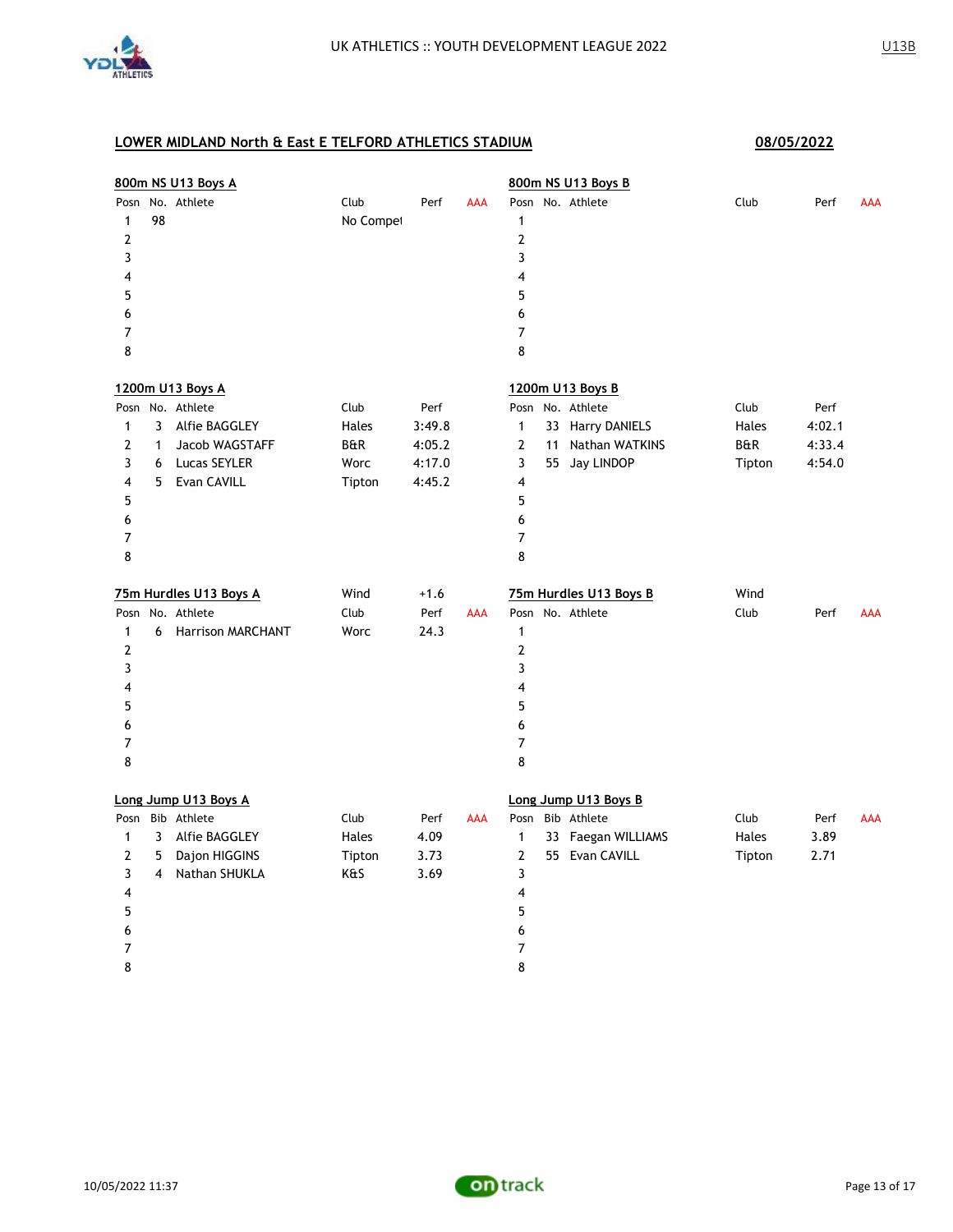

| High Jump U13 Boys A |  |                  |       |      |     |  | High Jump U13 Boys B |      |      |     |  |  |  |
|----------------------|--|------------------|-------|------|-----|--|----------------------|------|------|-----|--|--|--|
|                      |  | Posn Bib Athlete | Club  | Perf | AAA |  | Posn Bib Athlete     | Club | Perf | AAA |  |  |  |
|                      |  | 4 Nathan SHUKLA  | K&S   | .30  | 4   |  |                      |      |      |     |  |  |  |
| 2 3                  |  | Faegan WILLIAMS  | Hales | .25  |     |  |                      |      |      |     |  |  |  |

|      | Shot U13 Boys A |                         |        |       |                |      | Shot U13 Boys B |                    |        |      |            |  |  |
|------|-----------------|-------------------------|--------|-------|----------------|------|-----------------|--------------------|--------|------|------------|--|--|
| Posn |                 | Bib Athlete             | Club   | Perf  | <b>AAA</b>     | Posn |                 | Bib Athlete        | Club   | Perf | <b>AAA</b> |  |  |
| 1    | 4               | <b>Ted FREEMAN</b>      | K&S    | 6.29  |                | 1    | 44              | Nathan SHUKLA      | K&S    | 5.45 |            |  |  |
| 2    | 6               | Lucas SEYLER            | Worc   | 5.44  |                | 2    | 55              | Jack BEARDSWORTH   | Tipton | 4.18 |            |  |  |
| 3    | 5               | Kiran OWEN              | Tipton | 5.43  |                | 3    |                 |                    |        |      |            |  |  |
| 4    |                 |                         |        |       |                | 4    |                 |                    |        |      |            |  |  |
| 5    |                 |                         |        |       |                | 5    |                 |                    |        |      |            |  |  |
| 6    |                 |                         |        |       |                | 6    |                 |                    |        |      |            |  |  |
| 7    |                 |                         |        |       |                | 7    |                 |                    |        |      |            |  |  |
| 8    |                 |                         |        |       |                | 8    |                 |                    |        |      |            |  |  |
|      |                 | Javelin U13 Boys A      |        |       |                |      |                 | Javelin U13 Boys B |        |      |            |  |  |
|      |                 |                         |        |       |                |      |                 |                    |        |      |            |  |  |
| Posn |                 | Bib Athlete             | Club   | Perf  | <b>AAA</b>     | Posn |                 | Bib Athlete        | Club   | Perf | <b>AAA</b> |  |  |
| 1    | 1               | George CASE             | B&R    | 30.44 | $\overline{2}$ | 1    | 55              | Jay LINDOP         | Tipton | X    |            |  |  |
| 2    | 4               | <b>Ted FREEMAN</b>      | K&S    | 25.17 | $\overline{4}$ | 2    |                 |                    |        |      |            |  |  |
| 3    | 6               | Theo DRUMMOND           | Worc   | 9.94  |                | 3    |                 |                    |        |      |            |  |  |
| 4    | 5               | <b>Jack BEARDSWORTH</b> | Tipton | 8.84  |                | 4    |                 |                    |        |      |            |  |  |
| 5    |                 |                         |        |       |                | 5    |                 |                    |        |      |            |  |  |
| 6    |                 |                         |        |       |                | 6    |                 |                    |        |      |            |  |  |
| 7    |                 |                         |        |       |                | 7    |                 |                    |        |      |            |  |  |
| 8    |                 |                         |        |       |                | 8    |                 |                    |        |      |            |  |  |

#### **4 x 100m U13 Boys A**

|  | Club                                                                                                                                                                                                           | Perf |
|--|----------------------------------------------------------------------------------------------------------------------------------------------------------------------------------------------------------------|------|
|  | Hales                                                                                                                                                                                                          | 58.7 |
|  | <b>B&amp;R</b>                                                                                                                                                                                                 | 60.4 |
|  | Tipton                                                                                                                                                                                                         | DSO. |
|  | Posn No. Runners<br>1 3 Faegan WILLIAMS, Harry DANIELS, Louie KENNEDY, Alfie BAGGLEY<br>George CASE, Sam MYERS, Jacob WAGSTAFF, Nathan WATKINS<br>3 5 Dajon HIGGINS, Jack BEARDSWORTH, Evan CAVILL, Jay LINDOP |      |

- 
- 
- 
- 
- 

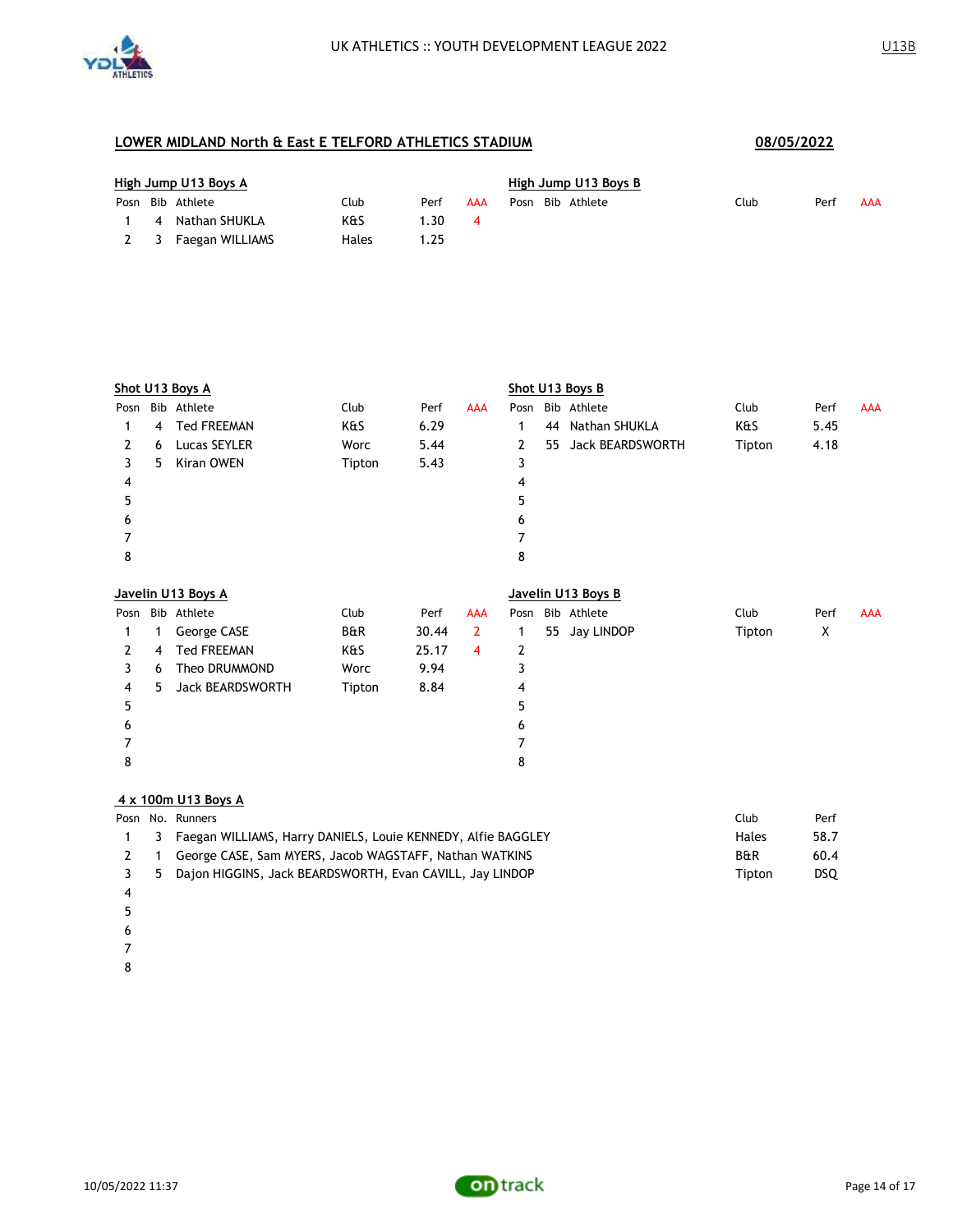

|                |                         | <b>75m U13 Girls A</b> | Wind           | $-0.9$ |                |                |   | 75m U13 Girls B     | Wind           | $-0.9$ |            |
|----------------|-------------------------|------------------------|----------------|--------|----------------|----------------|---|---------------------|----------------|--------|------------|
|                |                         | Posn No. Athlete       | Club           | Perf   | AAA            |                |   | Posn No. Athlete    | Club           | Perf   | AAA        |
| $\mathbf{1}$   | 3                       | Emma MASSINGHAM        | Hales          | 11.0   | $\overline{4}$ | $\mathbf{1}$   |   | 33 Kara BRUCE       | Hales          | 11.6   |            |
| $\overline{2}$ | 6                       | <b>Jessie CRAWFORD</b> | Worc           | 11.2   | 4              | 2              |   | 55 Harriet THOMPSON | Tipton         | 12.1   |            |
| 3              | 5                       | Olivia PEGAP           | Tipton         | 11.9   |                | 3              |   | 66 Millie SANDERS   | Worc           | 12.5   |            |
| 4              | $\mathbf{1}$            | Lyla HADLEY            | <b>B&amp;R</b> | 12.2   |                | 4              |   |                     |                |        |            |
| 5              | 4                       | Genna NIGHTINGALE      | K&S            | 14.3   |                | 5              |   |                     |                |        |            |
| 6              |                         |                        |                |        |                | 6              |   |                     |                |        |            |
| 7              |                         |                        |                |        |                | $\overline{7}$ |   |                     |                |        |            |
| 8              |                         |                        |                |        |                | 8              |   |                     |                |        |            |
|                |                         | 75m NS U13 Girls A     | Wind           | $+0.1$ |                |                |   | 75m NS U13 Girls B  | Wind           | $+0.5$ |            |
|                |                         | Posn No. Athlete       | Club           | Perf   | AAA            |                |   | Posn No. Athlete    | Club           | Perf   | <b>AAA</b> |
| 1              |                         | 66 Florence CRESSWELL  | Worc           | 11.2   | 4              | $\mathbf{1}$   | 3 | Erin DAVIES         | Hales          | 11.7   |            |
| $\overline{2}$ |                         |                        |                |        |                | 2              | 6 | Paige SIMMONDS      | Worc           | 13.5   |            |
| 3              |                         |                        |                |        |                | 3              | 5 | Sophia DENWETTE     | Tipton         | 13.5   |            |
| 4              |                         |                        |                |        |                | 4              |   | 55 Jessica HOBLEY   | Tipton         | 13.7   |            |
| 5              |                         |                        |                |        |                | 5              |   |                     |                |        |            |
| 6              |                         |                        |                |        |                | 6              |   |                     |                |        |            |
| $\overline{7}$ |                         |                        |                |        |                | 7              |   |                     |                |        |            |
| 8              |                         |                        |                |        |                | 8              |   |                     |                |        |            |
|                |                         | 150m U13 Girls A       | Wind           | 0.0    |                |                |   | 150m U13 Girls B    | Wind           | $-0.7$ |            |
|                |                         | Posn No. Athlete       | Club           | Perf   | <b>AAA</b>     | Posn           |   | No. Athlete         | Club           | Perf   | AAA        |
| $\mathbf{1}$   | 6                       | <b>Jessie CRAWFORD</b> | Worc           | 21.6   |                | $\mathbf{1}$   |   | 66 Heidi POWELL     | Worc           | 21.5   | 3          |
| $\overline{2}$ | 3                       | Emma MASSINGHAM        | Hales          | 21.9   |                | 2              |   | 55 Sophia DENWETTE  | Tipton         | 22.8   |            |
| 3              | 1                       | Lyla HADLEY            | <b>B&amp;R</b> | 24.9   |                | 3              |   | 33 Kara BRUCE       | Hales          | 24.3   |            |
| 4              | 5                       | <b>Olivia EMMS</b>     | Tipton         | 27.2   |                | 4              |   | 11 Eleisha DINEEN   | <b>B&amp;R</b> | 26.1   |            |
| 5              | $\overline{\mathbf{4}}$ | Genna NIGHTINGALE      | K&S            | 28.5   |                | 5              |   |                     |                |        |            |
| 6              |                         |                        |                |        |                | 6              |   |                     |                |        |            |
| 7              |                         |                        |                |        |                | $\overline{7}$ |   |                     |                |        |            |
| 8              |                         |                        |                |        |                | 8              |   |                     |                |        |            |
|                |                         | 800m U13 Girls A       |                |        |                |                |   | 800m U13 Girls B    |                |        |            |
|                |                         | Posn No. Athlete       | Club           | Perf   | AAA            |                |   | Posn No. Athlete    | Club           | Perf   | <b>AAA</b> |
| 1              | 5                       | Layla WILLIAMS         | Tipton         | 2:41.9 |                | $\mathbf{1}$   |   | 11 Phoebe RANGER    | <b>B&amp;R</b> | 2:50.7 |            |
| 2              | $\mathbf{1}$            | <b>Holly HANSON</b>    | B&R            | 3:02.7 |                | 2              |   | 55 Olivia EMMS      | Tipton         | 2:51.8 |            |
| 3              | 3                       | Kara BRUCE             | Hales          | 3:17.8 |                | 3              |   | 33 Erin DAVIES      | Hales          | 3:03.9 |            |
| 4              |                         |                        |                |        |                | 4              |   |                     |                |        |            |
| 5              |                         |                        |                |        |                | 5              |   |                     |                |        |            |
| 6              |                         |                        |                |        |                | 6              |   |                     |                |        |            |
| 7              |                         |                        |                |        |                | 7              |   |                     |                |        |            |
| 8              |                         |                        |                |        |                | 8              |   |                     |                |        |            |
|                |                         |                        |                |        |                |                |   |                     |                |        |            |

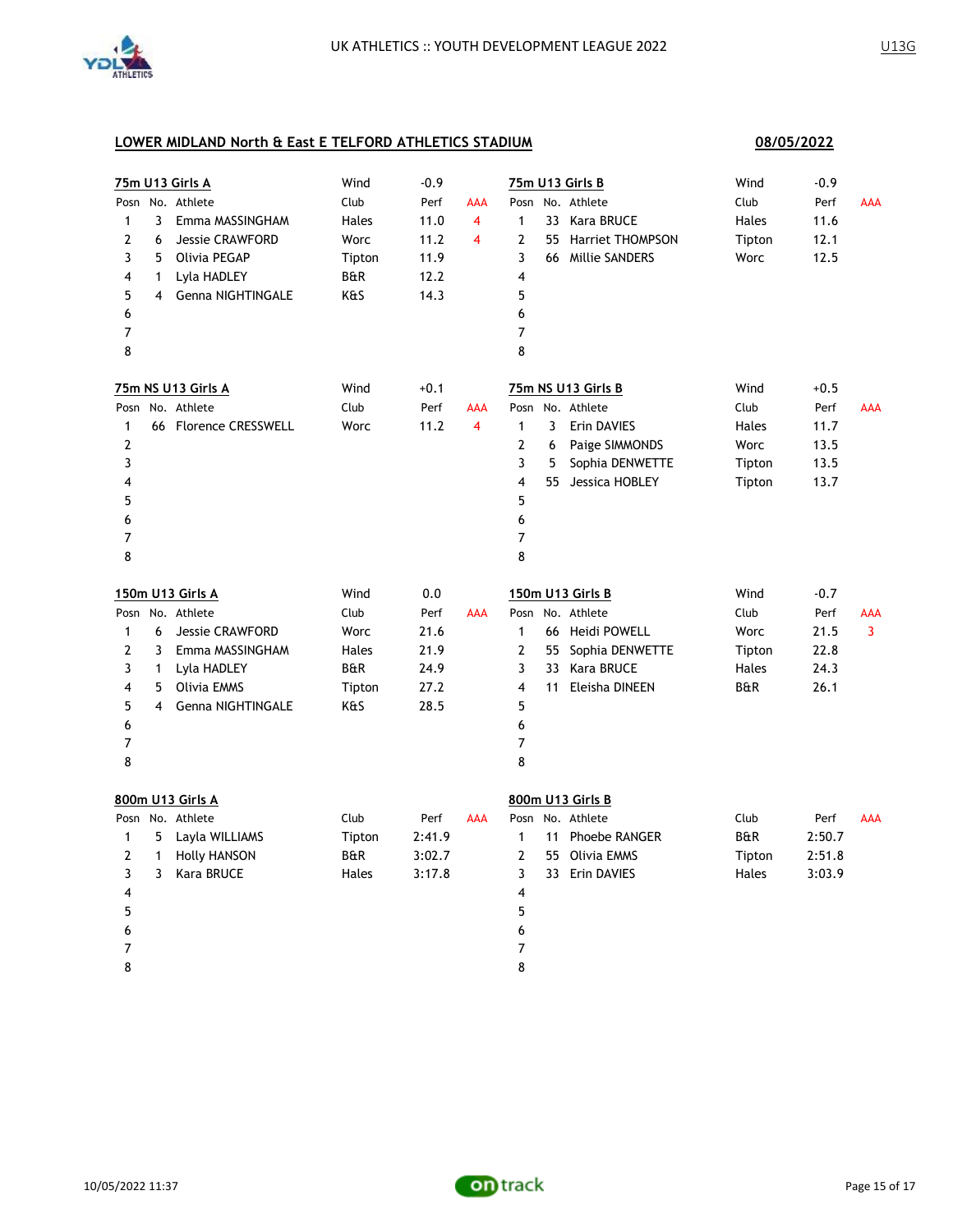

| 800m NS U13 Girls A   |              |                         |                |        |                         | 800m NS U13 Girls B |                       |                         |        |        |            |  |
|-----------------------|--------------|-------------------------|----------------|--------|-------------------------|---------------------|-----------------------|-------------------------|--------|--------|------------|--|
| Posn                  |              | No. Athlete             | Club           | Perf   | <b>AAA</b>              |                     |                       | Posn No. Athlete        | Club   | Perf   | AAA        |  |
| 1                     | 5            | Harriet THOMPSON        | Tipton         | 3:16.4 |                         | $\mathbf{1}$        |                       |                         |        |        |            |  |
| 2                     |              | 55 Sophia DENWETTE      | Tipton         | 3:22.2 |                         | 2                   |                       |                         |        |        |            |  |
| 3                     |              |                         |                |        |                         | 3                   |                       |                         |        |        |            |  |
| 4                     |              |                         |                |        |                         | 4                   |                       |                         |        |        |            |  |
| 5                     |              |                         |                |        |                         | 5                   |                       |                         |        |        |            |  |
| 6                     |              |                         |                |        |                         | 6                   |                       |                         |        |        |            |  |
| 7                     |              |                         |                |        |                         | $\overline{7}$      |                       |                         |        |        |            |  |
| 8                     |              |                         |                |        |                         | 8                   |                       |                         |        |        |            |  |
|                       |              | 1200m U13 Girls A       |                |        |                         |                     |                       | 1200m U13 Girls B       |        |        |            |  |
|                       |              | Posn No. Athlete        | Club           | Perf   | <b>AAA</b>              |                     |                       | Posn No. Athlete        | Club   | Perf   | <b>AAA</b> |  |
| $\mathbf{1}$          | 6            | Sophie PURVES           | Worc           | 4:09.7 | $\overline{4}$          | $\mathbf{1}$        | 11                    | Claudia BARKER          | B&R    | 4:24.0 |            |  |
| 2                     | 4            | Nicole BEVAN            | K&S            | 4:16.8 |                         | $\mathbf{2}$        | 66                    | Heidi POWELL            | Worc   | 4:35.7 | 1          |  |
| 3                     | $\mathbf{1}$ | <b>Caitlin PRIDDEN</b>  | <b>B&amp;R</b> | 4:17.7 |                         | 3                   |                       | 55 Aimee WHITEHOUSE     | Tipton | 4:57.4 | 1          |  |
| 4                     | 5            | <b>Abbie HARRIS</b>     | Tipton         | 4:30.0 |                         | 4                   |                       |                         |        |        |            |  |
| 5                     | 3            | Nia BROOK               | Hales          | 5:48.9 |                         | 5                   |                       |                         |        |        |            |  |
| 6                     |              |                         |                |        |                         | 6                   |                       |                         |        |        |            |  |
| 7                     |              |                         |                |        |                         | 7                   |                       |                         |        |        |            |  |
| 8                     |              |                         |                |        |                         | 8                   |                       |                         |        |        |            |  |
|                       |              | 70m Hurdles U13 Girls A | Wind           | 0.7    |                         |                     |                       | 70m Hurdles U13 Girls B | Wind   |        |            |  |
|                       |              | Posn No. Athlete        | Club           | Perf   | <b>AAA</b>              |                     |                       | Posn No. Athlete        | Club   | Perf   | <b>AAA</b> |  |
| 1                     | 6            | Heidi POWELL            | Worc           | 13.1   | $\overline{\mathbf{4}}$ | $\mathbf{1}$        |                       |                         |        |        |            |  |
| 2                     | 1            | Claudia BARKER          | <b>B&amp;R</b> | 14.8   |                         | 2                   |                       |                         |        |        |            |  |
| 3                     | 3            | Nia BROOK               | Hales          | 18.1   |                         | 3                   |                       |                         |        |        |            |  |
| 4                     |              |                         |                |        |                         | 4                   |                       |                         |        |        |            |  |
| 5                     |              |                         |                |        |                         | 5                   |                       |                         |        |        |            |  |
| 6                     |              |                         |                |        |                         | 6                   |                       |                         |        |        |            |  |
| 7                     |              |                         |                |        |                         | 7                   |                       |                         |        |        |            |  |
| 8                     |              |                         |                |        |                         | 8                   |                       |                         |        |        |            |  |
| Long Jump U13 Girls A |              |                         |                |        |                         |                     | Long Jump U13 Girls B |                         |        |        |            |  |
| Posn                  |              | Bib Athlete             | Club           | Perf   | AAA                     | Posn                |                       | Bib Athlete             | Club   | Perf   | <b>AAA</b> |  |
| 1                     | 3            | Emma MASSINGHAM         | Hales          | 3.73   |                         | 1                   |                       | 66 Millie SANDERS       | Worc   | 2.97   |            |  |
| $\overline{2}$        | 6            | Sophie PURVES           | Worc           | 3.60   |                         | 2                   | 33                    | Erin DAVIES             | Hales  | 2.43   |            |  |
| 3                     | $\mathbf{1}$ | Claudia BARKER          | <b>B&amp;R</b> | 3.48   |                         | 3                   | 5                     | Aimee WHITEHOUSE        | Tipton | 2.28   |            |  |
| 4                     |              | 55 Harriet THOMPSON     | Tipton         | 3.10   |                         | 4                   |                       |                         |        |        |            |  |
| 5                     |              |                         |                |        |                         | 5                   |                       |                         |        |        |            |  |
| 6                     |              |                         |                |        |                         | 6                   |                       |                         |        |        |            |  |
| 7                     |              |                         |                |        |                         | 7                   |                       |                         |        |        |            |  |
| 8                     |              |                         |                |        |                         | 8                   |                       |                         |        |        |            |  |